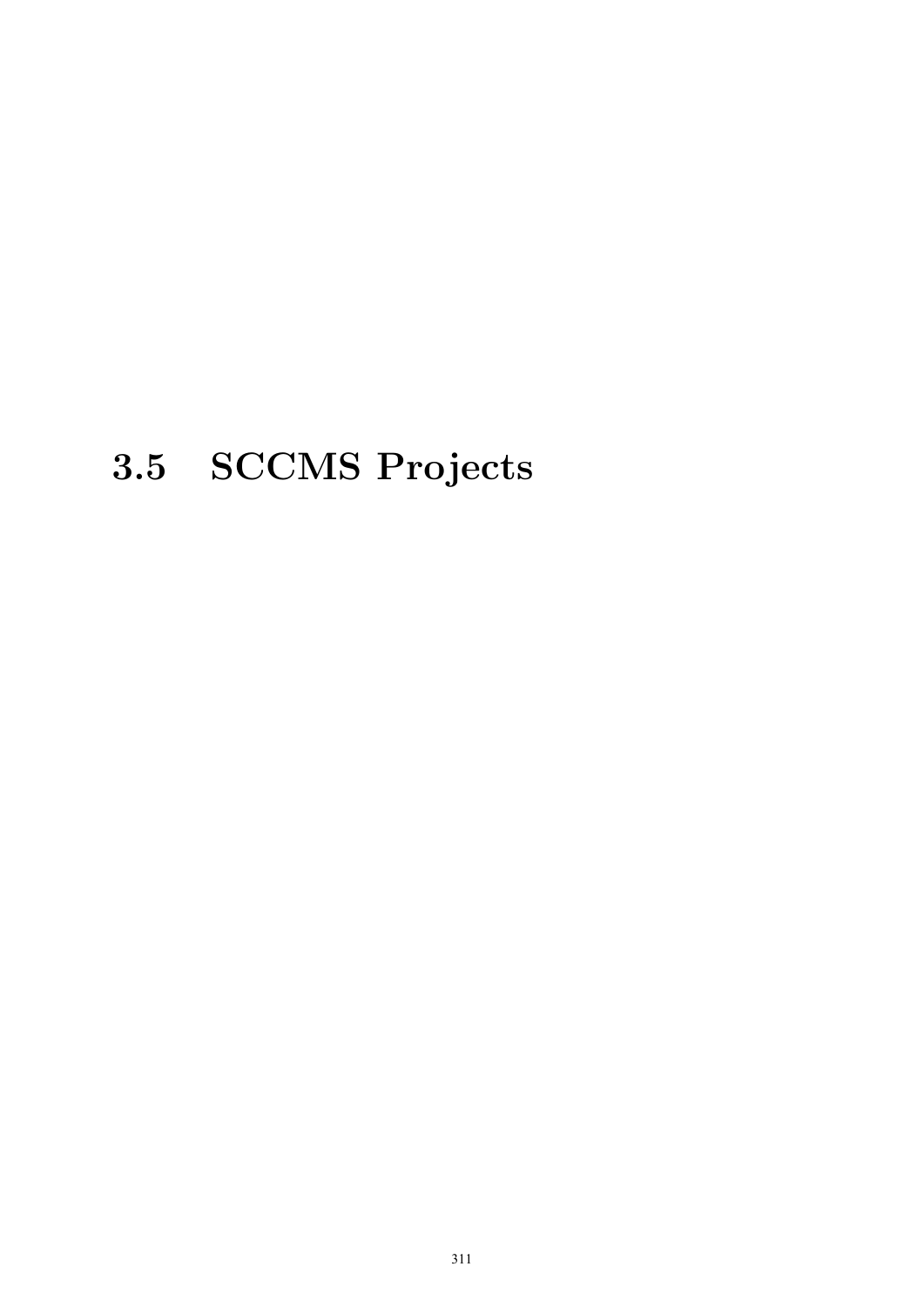### First-Principles Phase Field Mapping I

Kaoru Ohno

*Department of Physics, Faculty of Engineering Science, Yokohama National University, Tokiwadai, Hodogaya-ku, Yokohama 240-8501*

To perform, for example, accurate mapping of first-principles results to phase field models, it would be necessary to perform accurate and reliable first-principles calculations. To analyze XPS spectra, the so-called ΔSCF method using MRDCI, CCSD, and other quantum chemistry approaches is applicable for isolated molecules, but the ΔSCF method using density functional theory (DFT) is generally not applicable to this problem in particular for crystals. So, relying on quasiparticle theory for a deep core hole, we performed GW calculation for XPS spectra of crystals using TOMBO [1]. The result is listed in Figure 1. On the other hand, a photoabsorbed excited state can be constructed by adding one electron to the second empty level of a cationic state. The neutral ground state is constructed by adding one electron to the first empty level of a cationic state. Then, the photoabsorption energy can be evaluated as a difference between these two energy gains in the two processes of adding an electron to a cationic state that can be simultaneously obtained by applying the  $GW(\Gamma)$ method to a cationic system without solving the Bethe-Salpeter equation. We called this method the GW(Γ) method without the Bethe-Salpeter equation. We succeeded in reproducing the experimental photoabsorption energy within the 0.1 eV accuracy by applying the self-consistent GWΓ method of TOMBO to several cationic systems as shown in Figure 2 [2].



Fig. 1 Core electron binding energy (CEBE) difference between GW and experimental data.



Fig. 2 Absolute difference of calculated photoabsorption energies from experimental data.

- [1] Tsubasa Aoki and Kaoru Ohno, J. Phys.: Condensed Mat. (Letter, open access) **30**, 21LT01 (2018).
- [2] Tomoharu Isobe, Riichi Kuwahara, and Kaoru Ohno, Phys. Rev. A **97**, 060502(R);1- 6 (2018).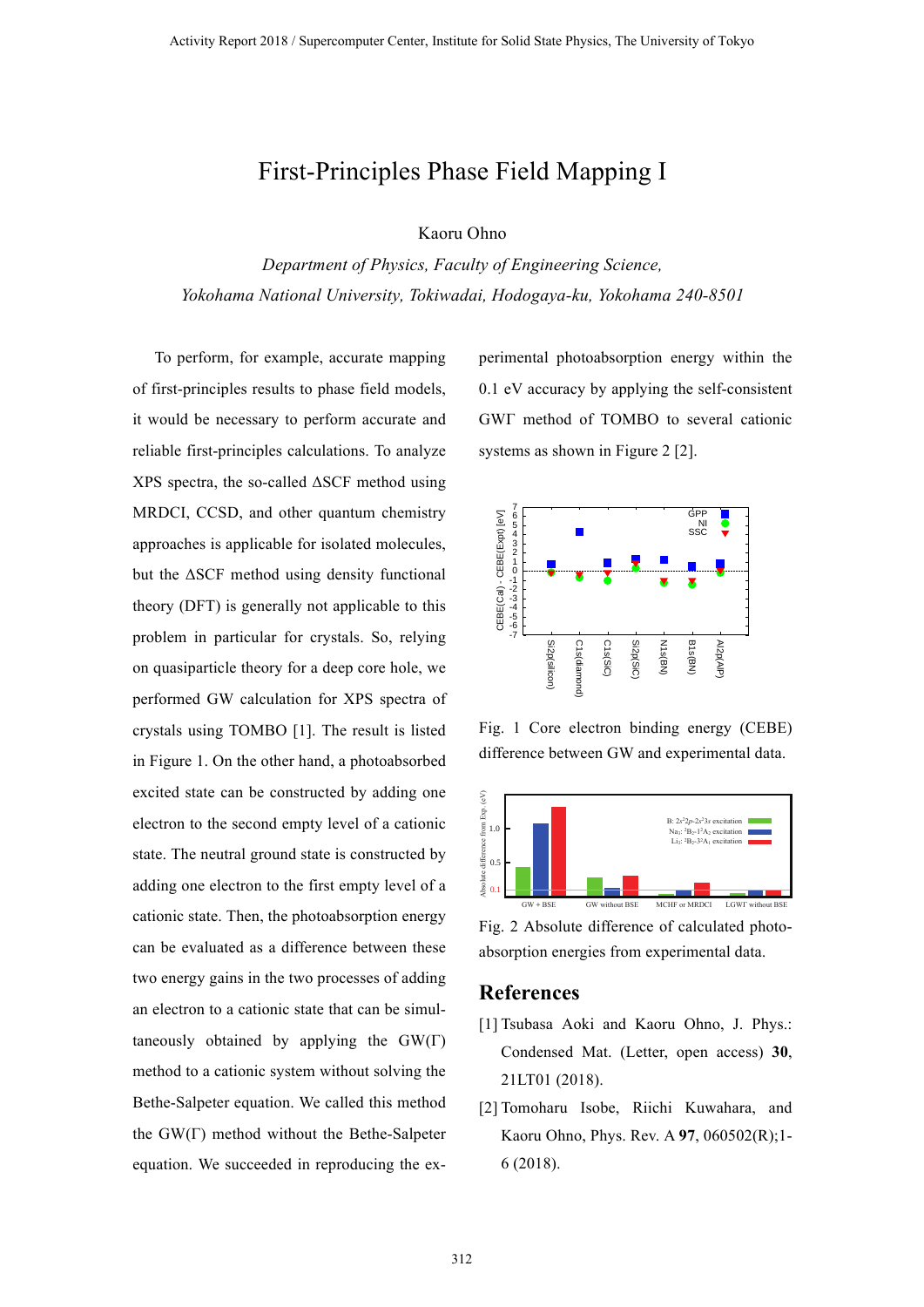### First-Principles Phase Field Mapping II

Kaoru Ohno

*Department of Physics, Faculty of Engineering Science, Yokohama National University, Tokiwadai, Hodogaya-ku, Yokohama 240-8501*

Theoretical understanding of microstructure is very important in predicting the durability and performance of alloys. For this purpose, phase field models have been widely used to simulate the time evolution of microstructures and various properties. However, the results strongly depend on the input parameters, which are mostly empirical. Therefore, we propose a new and simple method to determine the input parameters purely from first principles. We developed first-principles phase field model by using cluster expansion theory and potential renormalization theory [1] together and succeeded in obtained an excellent result for Ni-Al alloy systems [2]. Our results clearly distinguish the local composition of alloys in accord with the experimental phase diagram (Fig 1). We have also succeeded in predicting the time evolution of microstructures of Ni-Al alloys at different compositions at 1300K.

#### **References**

[1] Y. Misumi, S. Masatsuji, R. Sahara, S. Ishii, and K. Ohno, J. Chem. Phys. **128**, 234702 (2008). [2] S. Bhattacharyya, R. Sahara and K. Ohno, in submission to Nature Communications.



Fig. 1 Microstructures of NiAl alloys obtained by the first-principles phase field model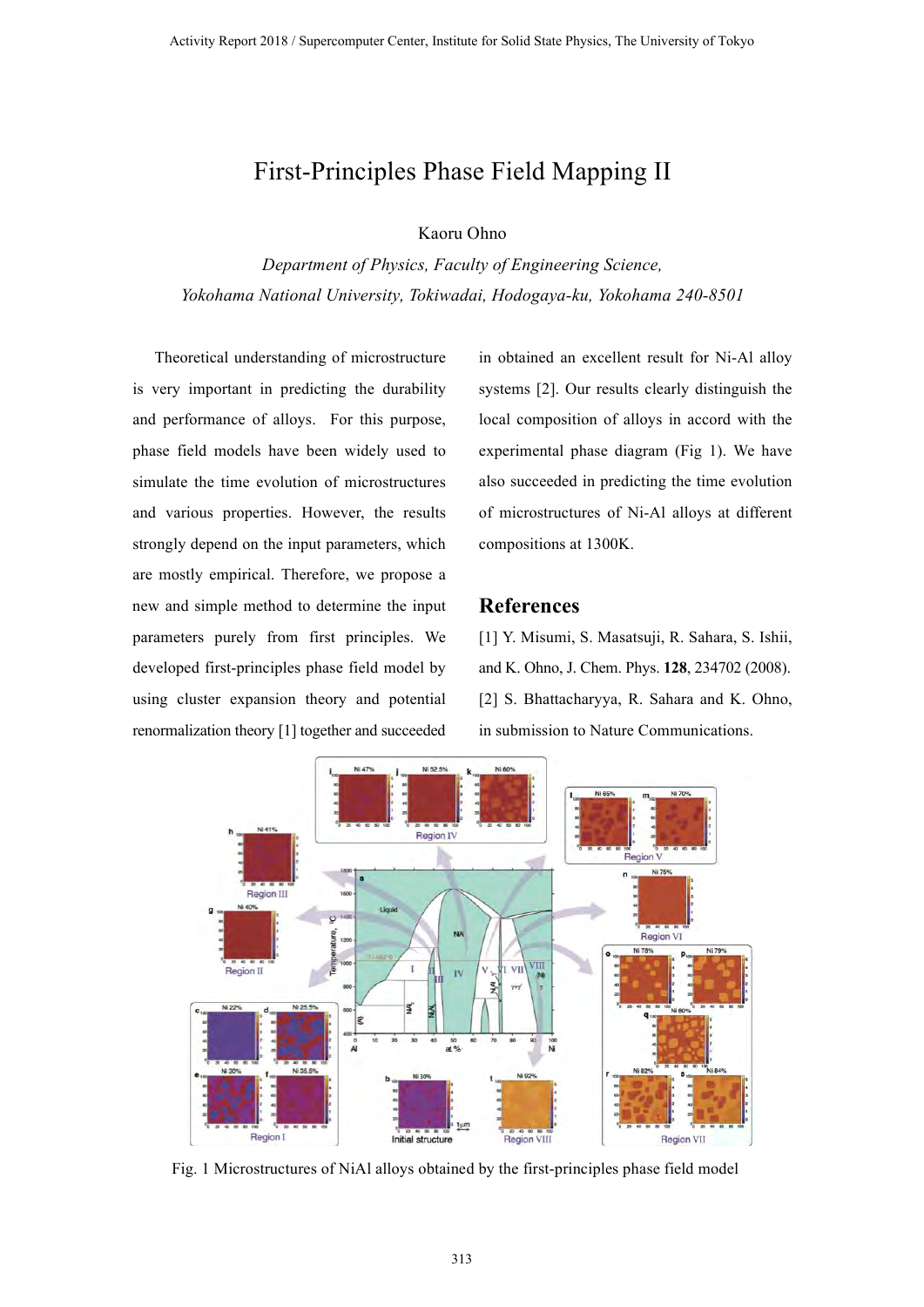### **Electrochemical reaction on a platinum surface**

OSAMU SUGINO

*Institute for Solid State Physics, The University of Tokyo, Kashiwa-no-ha, Kashiwa, Chiba 277-8581*

The fuel-cell reactions can be recognized as a transfer of proton onto the reaction intermediates,  $O_2$ ,  $O_2H$ , OH, H and O, adsorbed on the surface or a direct transfer onto the surface, but there still remain controversies even on the well-defined Pt(111) surface. While, the conventional approaches like density functional theory (DFT) within the generalized gradient approximation (GGA) for the exchangecorrelation (xc) of electrons is not accurate enough to reveal all the details. In this context, we applied the random phase approximation (RPA) to investigate the H adsorption [1]. The calculated adsorption energy is 290 meV in consistent with experimentally estimated value  $\leq$ 270 meV at full coverage condition although the GGA provides a value larger than RPA by 100 meV without the van der Waals (vdW) correction and a value larger by 30-40 meV with the correction. The most stable adsorption site is the fcc site although the top site is less stable only by 23 meV being comparable to the thermal energy at room temperature. The small difference in the adsorption energy indicates that H at the fcc site,  $H_{\text{fcc}}$ , coexists with  $H_{\text{atop}}$ , which explains

why signal from the top site is measured experimentally, although GGA predicts predominance of  $H_{\text{fcc}}$ . The difference between RPA and GGA can be traced back to overestimation of the GGA on the lattice constant of Pt; interestingly, the relative adsorption energy,  $\Delta E_{\text{ads}} \equiv$  $E_{ads}(H_{fcc})-E_{ads}(H_{atop})$ , happens to be similar between RPA and GGA when using a common lattice constant. Importantly,  $H_{\text{fcc}}$  is more stable than H<sub>atop</sub> in RPA because the quantum confinement effect is much larger for Hatop: Within the classical approximation, Hfcc is less stable. The reversed order of stability suggests different proton transfer mechanism to occur between the quantum and classical systems; this may explain why the reaction efficiency is different between hydrogen and deuterium as observed experimentally. Further, our subsequent and preliminary simulations have shown that the solvent effect yields rather minor effect on the adsorption energies and the coverage effect is also minor; however, the adsorbed H can easily hop among fcc, hcp, and top sites when simulated at room temperature at a 2/3 coverage condition. The result suggests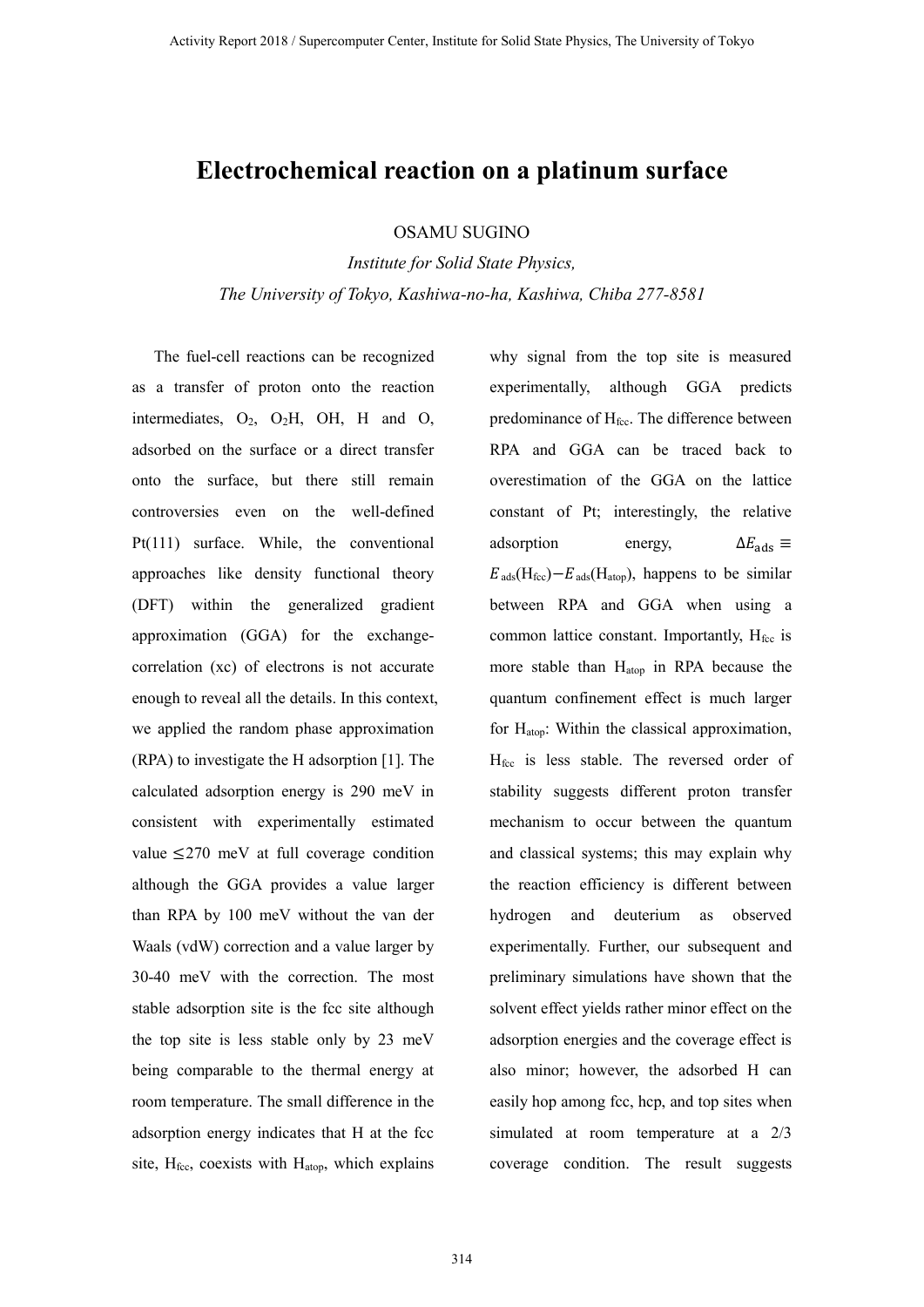incorrectness of the old picture that H<sub>fcc</sub> plays a role as a spectator in the hydrogen evolution/oxidation reaction as if forming a stable hydrated structure. The result suggests a new picture, instead, that there is large fluctuation in the hydrogen density profile

#### **References**

[1] L. Yan, Y. Sun, Y. Yamamoto, S. Kasamatsu, I. Hamada, and O. Sugino: J. Chem. Phys. **149** (2018) 167402.

and fluctuation is associated with the enhancement of the reaction: Further investigation is admittedly needed to confirm this picture, which is remained as a target of the next-year project.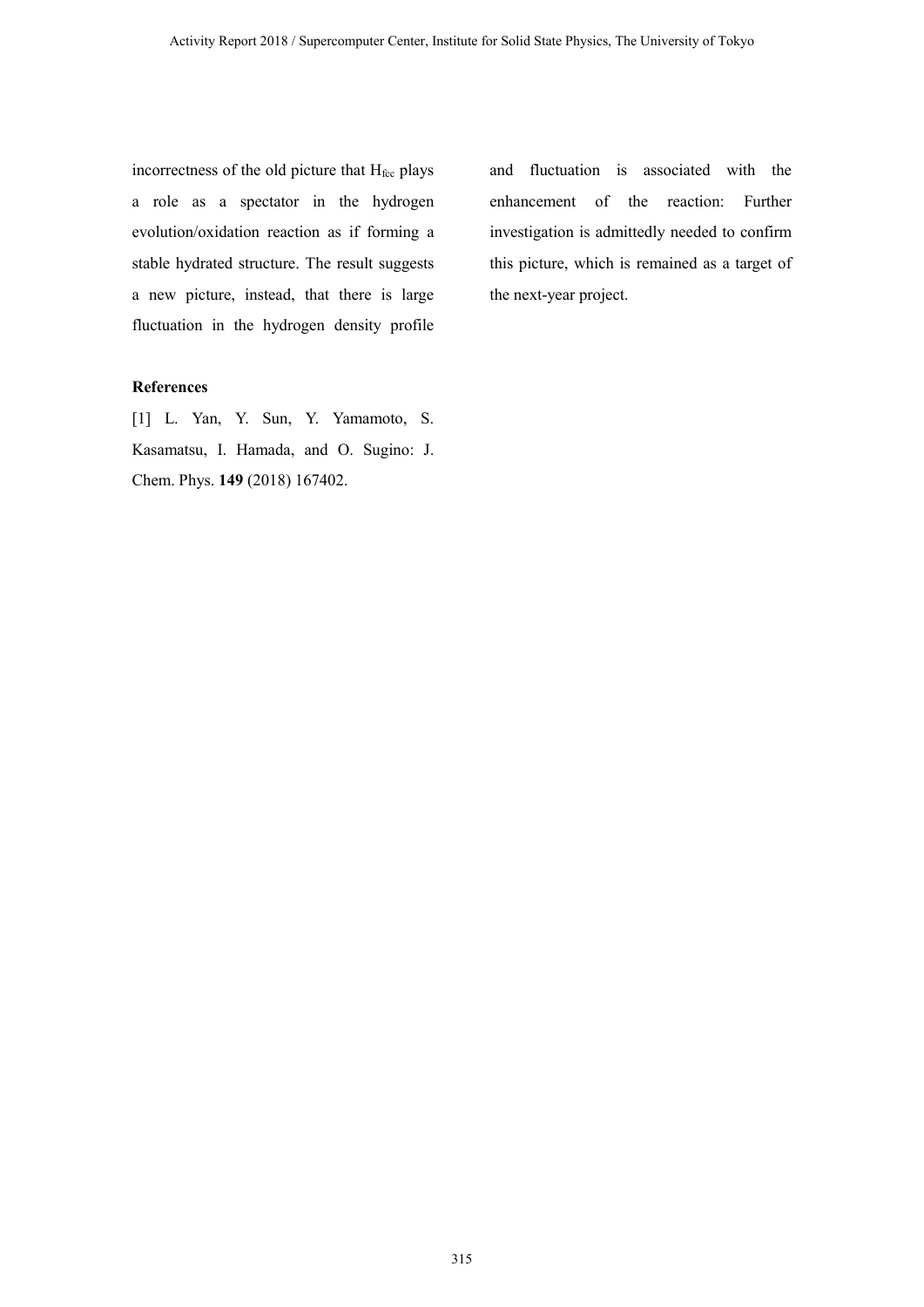# **Large-scale molecular simulation of two-dimensional glass-forming liquid**

Hayato SHIBA

*Institute for Materials Research, Tohoku University 2-1-1 Katahira, Aoba-ku, Sendai 980-8577*

Recently, large-scale molecular dynamics simulation by the present author a and colloidal experiments have revealed that a twodimensional (2D) liquid supercooled toward the glass transition exhibits long-wavelength phonon fluctuations that has been overlooked in the literature on glasses. These phonon fluctuations are stabilized by the rigidities emerging with decreasing temperatures, in a manner similar to those in 2D crystalline solids. Furthermore, its structural relaxation turns out to be similar between two and three dimensions, if structural changes in terms of neighbor switching is properly taken into account in considering the relaxation.

For this year, we have numerically investigated the the mechanism of the slowdown in the dynamics of a 2D supercooled liquid at a high number density  $N/V = 1.2$ , where the pairwise interactions are defined by a modified Kob-Andersen parameters Up to 4096000 particles are simulated using our original simulation codes optimally parallelized for the ISSP system. First, by investigating the diffusivity in the long-time limit, we have clarified that not only the long-wavelength phonons but also long-wavelength hydrodynamic flow affects the transport behavior in the present 2D liquid, causing logarithmically divergent diffusivity *D* in the long-time limit. We have carried out an explicit calculation of the velocity autocorrelation function a relatively high temperature  $T = 1.0$  It exhibits coming and going between positive and negative correlations, and finally, in a system with millions of particles, pure hydrodynamic correlation turns out to emerge in the long-time limit.

We have also investigated the relaxation times  $\tau_{\alpha}$ ,  $\tau_{\rm R}$ , and  $\tau_{\rm B}$  defined as decay times of the following three relaxation functions: (a) The standard intermediate scattering function (ISF), density correlation defined on the basis of particle displacements, where fluctuations on the scale of particle sizes are considered. (b) Another ISF, representing local density fluctuation, defined on the basis of relative displacements between neighboring particles, and (c) The decay in the number of neighboring particles (*i.e.* imaginary "bonds"). We have compared these time scales with the stress relaxation in terms of the autocorrelation function  $G(t) = (V/k_BT)\langle \sigma_{xy}(t)\sigma_{xy}(0)\rangle$  with  $\sigma_{xy}(t)$  the shear component of the stress tensor. In usual (three-dimensional) supercooled liquid, a proportionality  $\tau_{\alpha} \sim \eta/T$  usually hold, but this relation breaks down in the 2D glass-forming liquids. Instead, an alternative proportionality  $\tau_R \sim \eta/T$  is found to hold by our careful calculation. This result suggests that the local density fluctuation governs divergence of viscosity with vitrification, behind elastic and hydrodynamic anomalies taking at long-wavelengths in 2D liquids.

#### **References**

[1] H. Shiba, T. Kawasaki, and K. Kim: in preparation.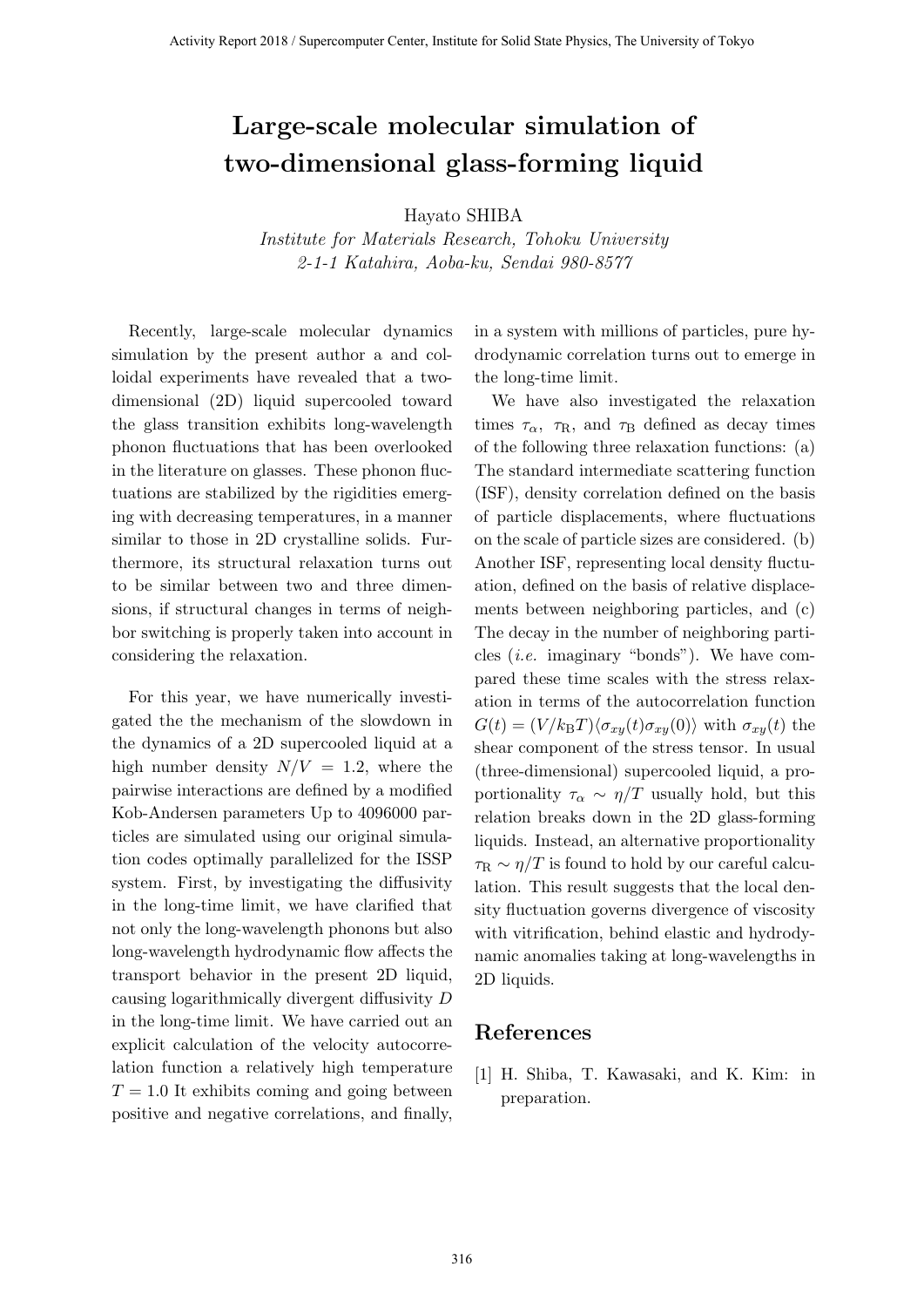# Study of many-body correlation effects on spin relaxation rate in quantum dots

Kazuyoshi Yoshimi and Takeo Kato Institute for Solid State Physics, University of Tokyo Kashiwa-no-ha, Kashiwa, Chiba 277-8581

Quantum dot systems have been studied for long time to realize quantum devices utilizing microscopic quantum levels in analogy of the atoms. Using this property, it is utilized in a wide range of applications, such as quantum computer elements, optical non-linear switching, fluorescent probes in living organisms and solar cells. For these applications, the spin relaxation rate is one of the important parameters, which can be evaluated from accurate evaluation of the electronic state, which incorporate the effects of electron correlation, spinorbit interaction, and electron-phonon coupling.

The calculation of spin relaxation rate is performed on a model with the confined-harmonic potential, electron-electron and spin-orbit interactions using the Fermi's golden rule[1]. Recently, we have developed a spin relaxation rate analysis tool for quantum dot systems using the quantum lattice model solver  $\mathcal{H}\Phi[2]$ . In this report, we introduce the tool through the actual calculation.

The Hamiltonian under the magnetic field B is given by[1]

$$
\mathcal{H} = \mathcal{H}_0 + \mathcal{H}_{ee} + \mathcal{H}_{so}^R + \mathcal{H}_{so}^D.
$$
 (1)

Here,  $\mathcal{H}_0 = \sum_i (\mathbf{P}_i^2 / 2m^* + (m^* \omega_0^2 / 2) r_i^2 +$  $g\mu_B B \sigma_i^z/2$  is the non-interaction part of the Hamiltonian, where  $P_i = -i\hbar \nabla_i + (e/c)A_i$ with  $A_i = (B/2)(-y_i, x_i, 0)$  stands for the electron momentum,  $r_i$  is the position vector, and  $\sigma_i^l$  is the  $l(=x, y, z)$ -component of the Pauli spin matrices at  $i$ -th particle, respectively.  $m^*$  is the effective mass,  $\omega_0$  is the eigenfrequency of the confined-harmonic potential, g is the Lande's g factor,  $\mu_B$  is the Bohr magneton and  $B$  is the magnetic field.  $\mathcal{H}_{ee} = (e^2/2\kappa) \sum_{i \neq j} r_{ij}^{-1}$  is the electronelectron interaction part of the Hamiltonian, where  $\kappa$  is the static relative dielectric constant and  $r_{ij}$  is the distance between *i*-th and j-th particles.  $\mathcal{H}_{so}^R = \sum_i (\alpha/\hbar) (P_i^y \sigma_i^z - P_i^x \sigma_i^y)$  $\binom{y}{i}$ and  $\mathcal{H}_{so}^D = \sum_i (\beta/\hbar) (P_i^y \sigma_i^y - P_i^x \sigma_i^x)$  are the Rashba- and Dresselhaus-type spin orbit interactions part of the Hamiltonian with coupling constants  $\alpha$  and  $\beta$ , respectively.

The spin relaxation rate is obtained by

$$
\Gamma = \frac{2\pi}{\hbar} \sum_{\mathbf{q},\lambda} |M_{\mathbf{q},\lambda}|^2 |\langle f|e^{i\mathbf{q}\cdot\mathbf{r}}|i\rangle|^2 \delta(\epsilon_f - \epsilon_i - \hbar\omega_{\mathbf{q},\lambda}),
$$
\n(2)

where  $M_{q,\lambda}$  is the scattering matrix element,  $\omega_{q,\lambda}$  is the phonon energy spectrum of branch  $\lambda$  and momentum  $q$ , respectively.  $\epsilon_{i(f)}$  is the energy at the initial (final) state. In our calculation, we use the long wavelength approximation  $|M_{\mathbf{q},\lambda}|^2 \sim M_{\lambda}(\tilde{q})^2 g_{\lambda}(\theta,\phi)$ . The three types of electron-acoustic phonon scatterings are considered. One is the scattering due to the deformation potential,  $M_{\lambda}(\tilde{q})^2$  =  $(\hbar \Xi^2/2DV v_{sl}l)\tilde{q}_l$ ,  $g_{sl}(\theta, \phi) = 1$ , where D is the crystal density, Ξ is the acoustic deformation potential constant,  $v_{sl}$  is the sound speed for longitudinal phonon mode,  $l$  is the magnetic length and  $\tilde{q} = ql$  is the dimensionless parameter. The second is the scatterings due to the piezoelectric field for the longitudinal phonon mode,  $M_{pl}(\tilde{q})^2 = (32\pi^2\hbar e^2 e_{14}^2 l/\kappa^2 DV v_{sl})/\bar{q}_l$ ,  $g_{pl}(\theta, \phi) = 9 \sin^4 \theta \cos^2 \theta \sin^2 \phi \cos^2 \phi$ , where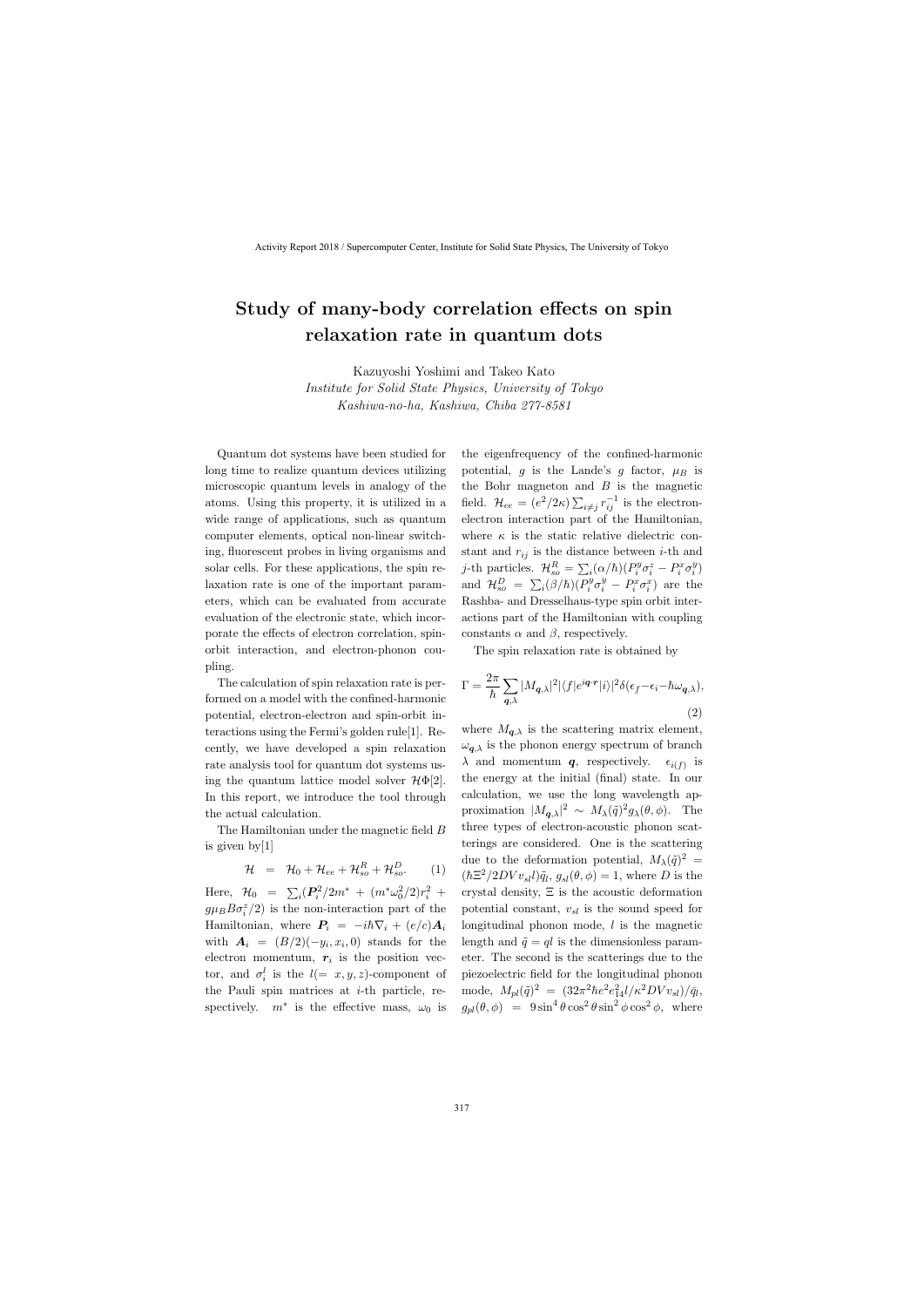

Figure 1: The energy-gap between initial and final states dependency of the spin-relaxation rates from the high spin state to the low spin state at  $N_e = 2, 3, 4$ .

 $e_{14}$  is the piezoelectric constant. The other is the piezoelectric field for the transverse phonon mode,  $M_{pt}(\tilde{q})^2 = (32\pi^2\hbar e^2 e_{14}^2 l/\kappa^2 DV v_{st})/\tilde{q}_l$ ,  $g_{pl}(\theta,\phi) = \sin^2\theta\cos^2\theta + \sin^4\theta\cos^2\phi\sin^2\phi 9\sin^4\theta\cos^2\theta\sin^2\phi\cos^2\phi$ , where  $v_{st}$  is the sound speeds for transversal phonon mode.

To analyze the quantum dot system, we first consider the eigenstates of the one-body part Hamiltonian. By mapping the basis of  $\mathcal{H}_{ee}$  into these states and using the configuration interaction method, we obtain the eigenstates of  $H$  using numerical exact diagonalization method. In this calculation, we consider the 28 basis. The parameters are set as follows;  $\hbar\omega_0 = 2.65$  [meV],  $m^* = 0.067$ ,  $\kappa\epsilon_0 =$  $12.9, g = -0.28, \alpha = 0, \beta = 25 \text{ [meVÅ]},$  $D = 5.31 \times 10^3 \text{ [kg/m}^3\text{]}, v_{sl} = 4.72 \times 10^3 \text{ [m/s]},$  $v_{st} = 3.34 \times 10^3 \text{ [m/s]}, e_{14} = 1.41 \times 10^9 \text{ [V/m]},$  $\Xi = 8.6$  [eV]. The magnetic field B is varied from 1.5 to  $2.5$ [T]. In Fig. 1, the spin relaxation rates from the high spin state to the low spin state at the electron number  $N_e = 2, 3, 4$ are shown. We found that the energy-gap dependence of spin relaxation rates shows the similar behavior of the experiments, i.e. the spin relaxation rates become large with increasing  $N_e$  in the small energy-gap region[3].

Finally, parallelization performance using

GPGPU calculation is briefly described. Since  $\mathcal{H}_{ee}$  is mapped into the basis of the one-body part of the Hamiltonian, the total numbers of the Coulomb interactions becomes about  $(2N_s)^4$ , where  $N_s$  is the total number of considered basis. When the electron number is a few, the Hilbert space becomes small and thus the parallelization about interaction terms is efficient. For comparison, we calculated the ground state on the 28 basis Hubbard model at 5 electrons by the hybrid parallelization with 72 processes and 12 threads (MPI+OpenMP) and 2 GPUs (MPI+GPGPU), respectively. We found that the latter calculation becomes 4 times faster than the former calculation. Thus, the GPGPU implementation is expected to be useful for searching the suitable parameters in the quantum dot systems. Our tools are still under development and thus not yet released. However, we plan to release it as free-software after some improvements.

Acknowledgement: We thank A. Oiwa, H. Kiyama, and T. Misawa for fruitful discussions. This work was supported by support service of program portability to General Purpose Graphics Processing Unit. Numerical calculations were mainly performed at the Supercomputer Center, Institute for Solid State Physics, University of Tokyo.

- [1] M. Rontani, C. Cavazzoni, D. Bellucci et al., J. Chem. Phys. 124 124102 (2006); J. I. Climente, A. Bertoni, G. Goldoni et al. Phys. Rev. B 76 085305 (2007).
- [2] M. Kawamura, K. Yoshimi, T. Misawa, Y. Yamaji, S. Todo, N. Kawashima, Com. Phys. Comm. 217, 180 (2017).
- [3] H. Kiyama and A. Oiwa (Private communication).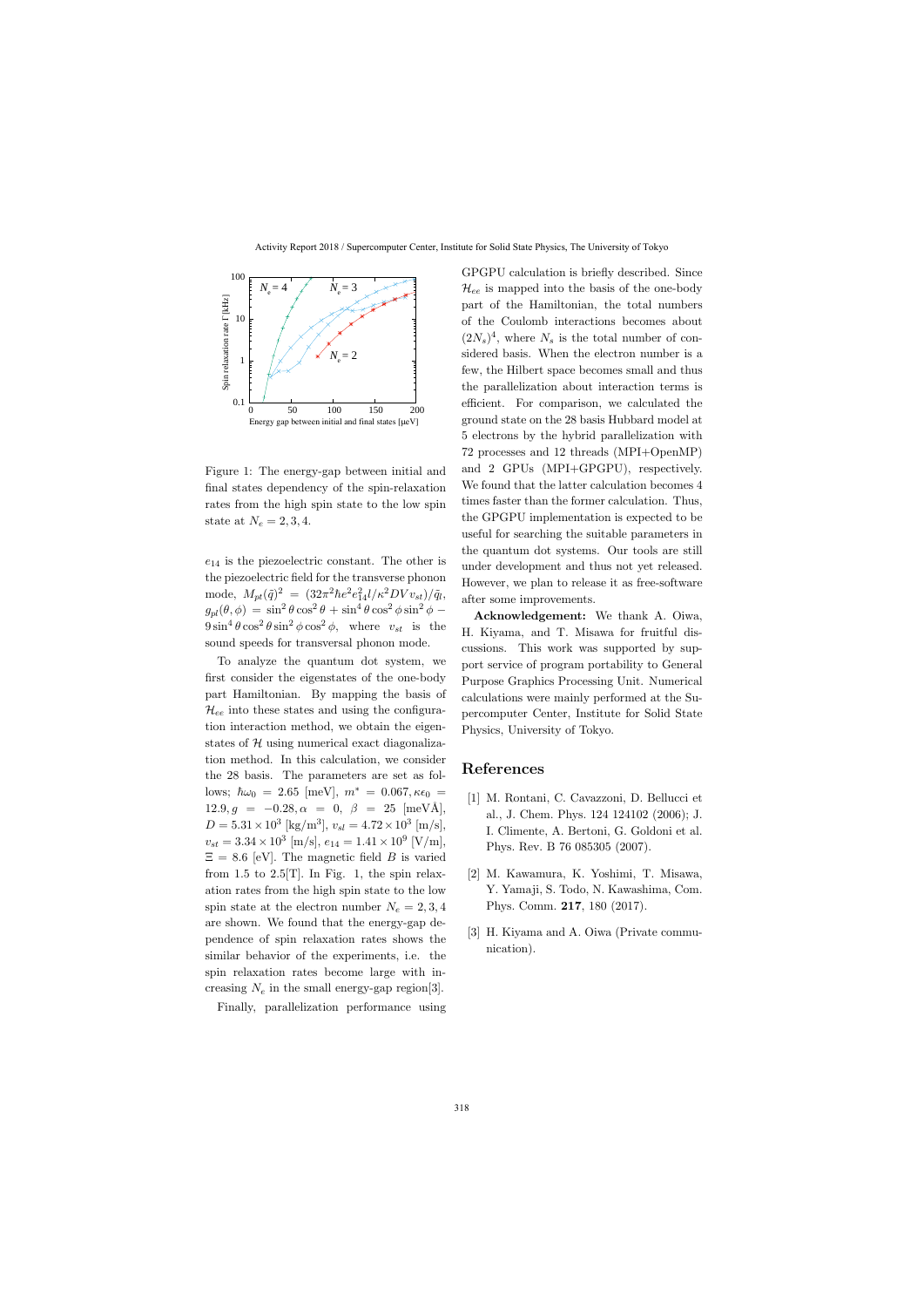### Unified Photonic-Electronic Devices

Kazuhiro YABANA

*Center for Computational Sciences, University of Tsukuba, Tsukuba 305-8577*

We develop a first-principles computational method to investigate electron dynamics induced by ultrashort laser pulses based on time-dependent density functional theory (TDDFT) in real time. We develop the code SALMON (Scalable Ab-initio Light-Matter simulator for Optics and Nanoscience) and make it open to the public at our website, http://salmon-tddft.jp. The code paper of SALMON has been published recently [1].

SALMON has been developed so that it runs efficiently in supercomputers with various kinds of professors. To make a comparison of performance with the processor Xeon Gold 6148 of Skylate-SP architecture equipped in System C, we use the System C to obtain the performance data. SALMON has already been optimized for many-core processors such as Knights Landing Xeon Phi 7250 that is equipped in Oakforest-PACS at JCAHPC. Since Skylate-SP architecture is quite close to the many-core, we confirmed that the present version of SALMON runs efficiently at System C without further efforts, with performance about 40% relative to the theoretical one.

As a new feature of SALMON, we have

developed a theory and computational method to describe interaction of strong and ultrashort pulsed light with thin materials, from atomic monolayer to thick films. The method solves the time-dependent Kohn-Sham equation and the Maxwell equations using a common spatial grid. We have also developed a twodimensional (2D) theory describing optical responses of thin materials in TDDFT, without the elaborate coupling with Maxwell equations. It was found that the latter 2D theory is justified for films of thickness less than 5nm for Si nano-films through the comparison with the former elaborate calculation.

#### **References**

[1] M. Noda, S.A. Sato, Y. Hirokawa, M. Uemoto, T. Takeuchi, S. Yamada, A. Yamada, Y Shinohara, M. Yamaguchi, K. Iida, I. Floss, T. Otobe, K.-M. Lee, K. Ishimura, T. Boku, G.F. Bertsch, K. Nobusada, K. Yabana, "SALMON: Scalable Ab-initio Light–Matter simulator for Optics and Nanoscience", Comp. Phys. Comm. 235, 356 (2019).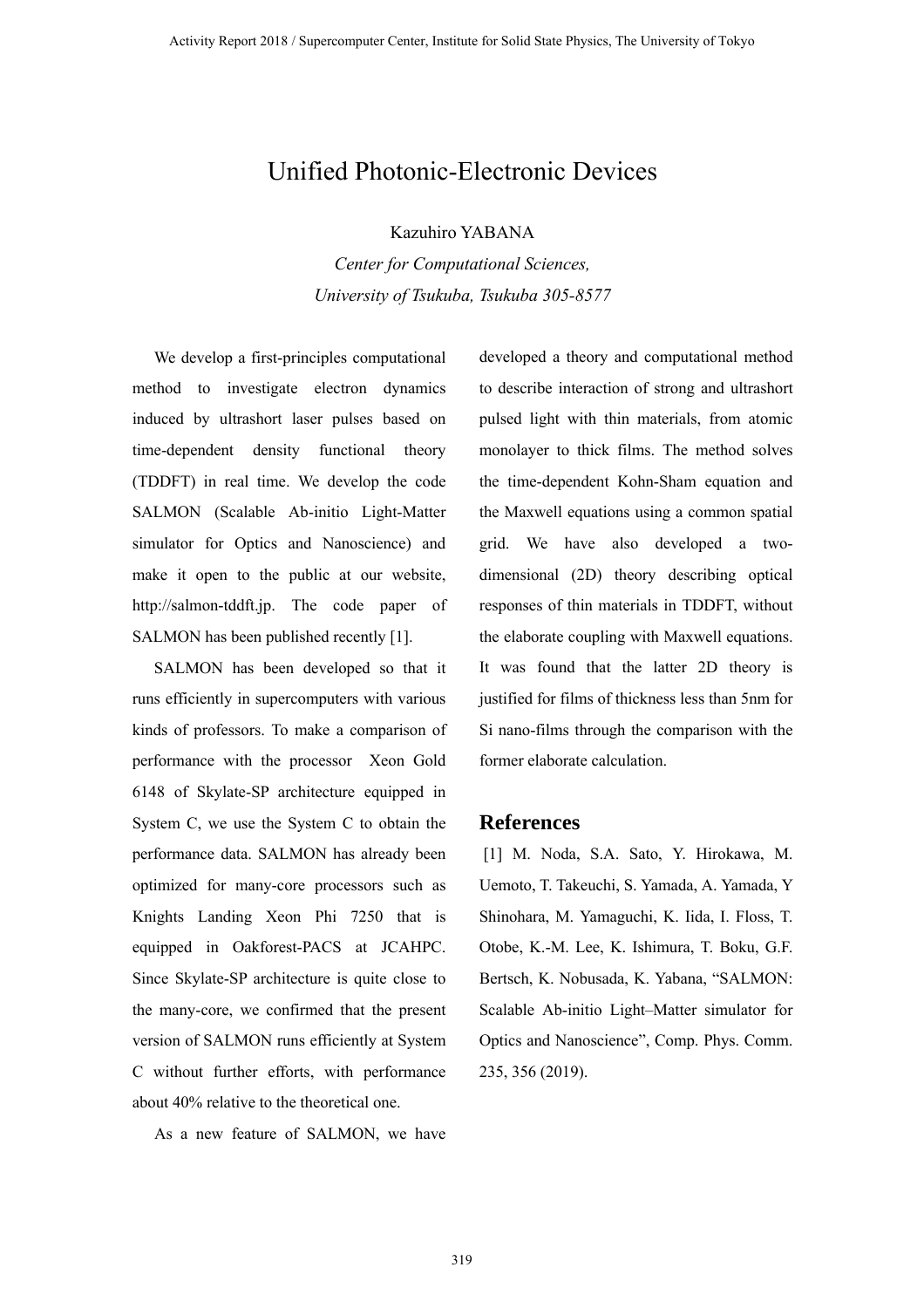## **Ring Decomposition of Tensors**[1]

Naoki KAWASHIMA

*Institute for Solid State Physics, University of Tokyo Kashiwa-no-ha, Kashiwa, Chiba 277-8581*

While the tensor-network-based methods for renormalization group (TNRG) are similar to the Migdal-Kadanoff RG in essense, they generally provides much more accurate and, more importantly, systematic and controllable series of approximations. Theoretically, the approximation made there becomes infinitly accurate as we increase the bond-dimension, the control parameter of the methods. However, in practice, it is not so easy. One of the main sources of difficulty is the contributions from shortrange correlations. While there are a few proposals for removing these undesirable contributions, separation of such contribution from the fixed-point tensors is usually a non-linear optimization problem and, therefore, may take a long time to find the optimal solution. Meanwhile, the tensor-ring decomposition of tensors plays a key role in various applications of tensor network representation in physics as well as in other fields. In most heuristic algorithms for the tensor-ring decomposition, one encounters the problem of local-minima trapping. This is essentially the same problem as we encounter in the TNRG. Particularly, the minima related to the topological structure in the correlation are hard to escape. Therefore, identification of the correlation structure, somewhat analogous to finding matching ends of entangled strings, is the task of central importance. We propose [1] a method for solving this problem.

For a bench-mark test, we consider a cornerdouble-line (CDL) tensor. The CDL tensor appears typically in the TNRG as a part of renormalized tensors. It represents the short-range component of the correlations. Specifically, we consider the 3rd-order CDL that consists of three 9-dimensional outher indices and three 3 dimensional inner indices as illustrated in the inset of the figure. We apply our method for varying dimensions for the inner indices, and compare the results with the alternating-leastsquare method. The contrast is very clear.



Figure 1: The comparison of the approximation errors  $\delta \psi$  obtained by the present method and a heuristic method (sALS) as a function of the bond dimension  $\chi$ . The target tensors are a third-order corner-double-line tensor with the dimension of the inner bonds fixed to be 3. (Adopted from [1])

[1] This report is based on Hyun-Yong Lee and Naoki Kawashima (arXiv:1807.03862).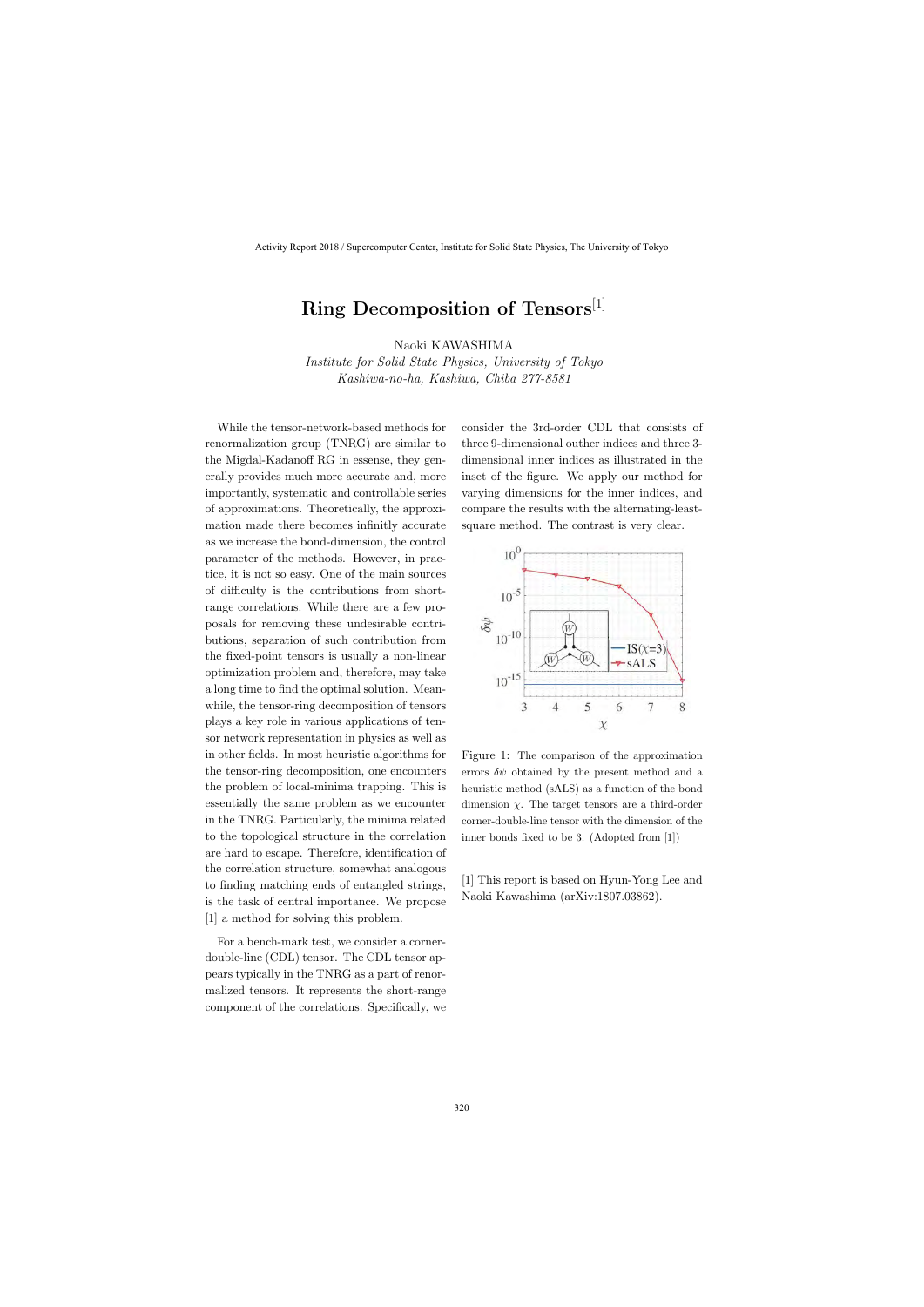### **Simulation of organic-inorganic interfaces**

#### Shuji OGATA

*Nagoya Institute of Technology Gokiso-cho, Showa-ku, Nagoya 466-8555, Japan*

 In the fiscal year of 2018, we have addressed two subjects using our, hybrid quantum-classical (QM-CL) simulation code and classical MD code.

 *Subject 1: Chemical Reactions Involved in Moisture-Induced Weakening of Adhesion Between Aluminum and Epoxy Resin [1].* Using the hybrid QM-CL simulation method, we have successfully reproduced the adhesion strengths between surface-oxidized Al and bisphenol-A (bisA) resin at a comparative magnitude to the experimental values. For the DFT calculation of the QM region, the divideand-conquer- type real-space grid code (DC-RGDFT) is used with the PBE-GGA xcpotential and the norm-conserving pseudopotentials. We divide the QM region with the buffer Al atoms and set the grid points with size  $h = 0.2911$  Å to represent the eigenfunctions and potentials; finer grid points are auxiliarily set around C and O atoms. The h corresponds to the cutoff energy 3.81  $(\pi/h(\text{\AA}))^2 = 443 \text{ eV}$  in the plane-wave representation. The nine-point finite difference method is adopted to calculate their derivatives.

As the water content in the contact region has increased (case  $A <$  case  $B <$  case C), the calculated adhesion strength has decreased in the ordering of case  $B > \cose A > \cose C$ . In cases A and B, where a liquid layer has not been formed in the contact region, we have found that some of the OH groups of the bisA molecules reacted with surface Al atoms. In case C, the surface Al atoms have been well saturated by OH and H2O molecules and the liquid layer in the contact region has been alkaline. Some of the bisA ether groups have been broken due to the alkaline environment.

 We compare cases A-C in the present study with the experimental conditions. In case A, the surface oxide had no H atom; therefore, it was reactive with the bisA OH

group. In case B, all the  $H_2O$  molecules in the contact region reacted with the surface oxide. The surface oxide in case B still reacted with the bisA OH group. An alkaline (free OHrich) liquid layer was formed in case C. Under experimental conditions, the theoretical alkaline liquid layer may become neutralized through other environmental factors unaccounted for by the computation, e.g., the experimental deformation speed is much slower than the present value and hence free OH may diffuse to environment. Therefore, the experimentally dry conditions correspond best to either case B or intermediate between cases B and C. The wet condition corresponds to case C.

 *Subject 2: Novel Calculation Scheme for the Work of Adhesion between a Liquid and Polymer-Grafted Substrates [2].* A method to calculate the work of adhesion appropriate for the interface between a liquid and a polymergrafted solid surface was developed herein by using two novel ideas. First, spherically symmetric potentials were introduced to separate the liquid molecules from the solid surface according to its shape. Second, a parameter update scheme for the potentials was defined so that sharp variations in the free energy gradient are suppressed when the liquid molecules are separated gradually from the solid surface. The proposed method was applied at the interface between water and a gold substrate modified by poly(ethylene oxide).

- [1] S. Ogata and M. Uranagase, J. Phys. Chem. C **122** (2018) 17748-17755.
- [2] M. Uranagase, S. Ogata, et al., J, Phys. Chem. Phys. **148** (2018) 064703-1-9..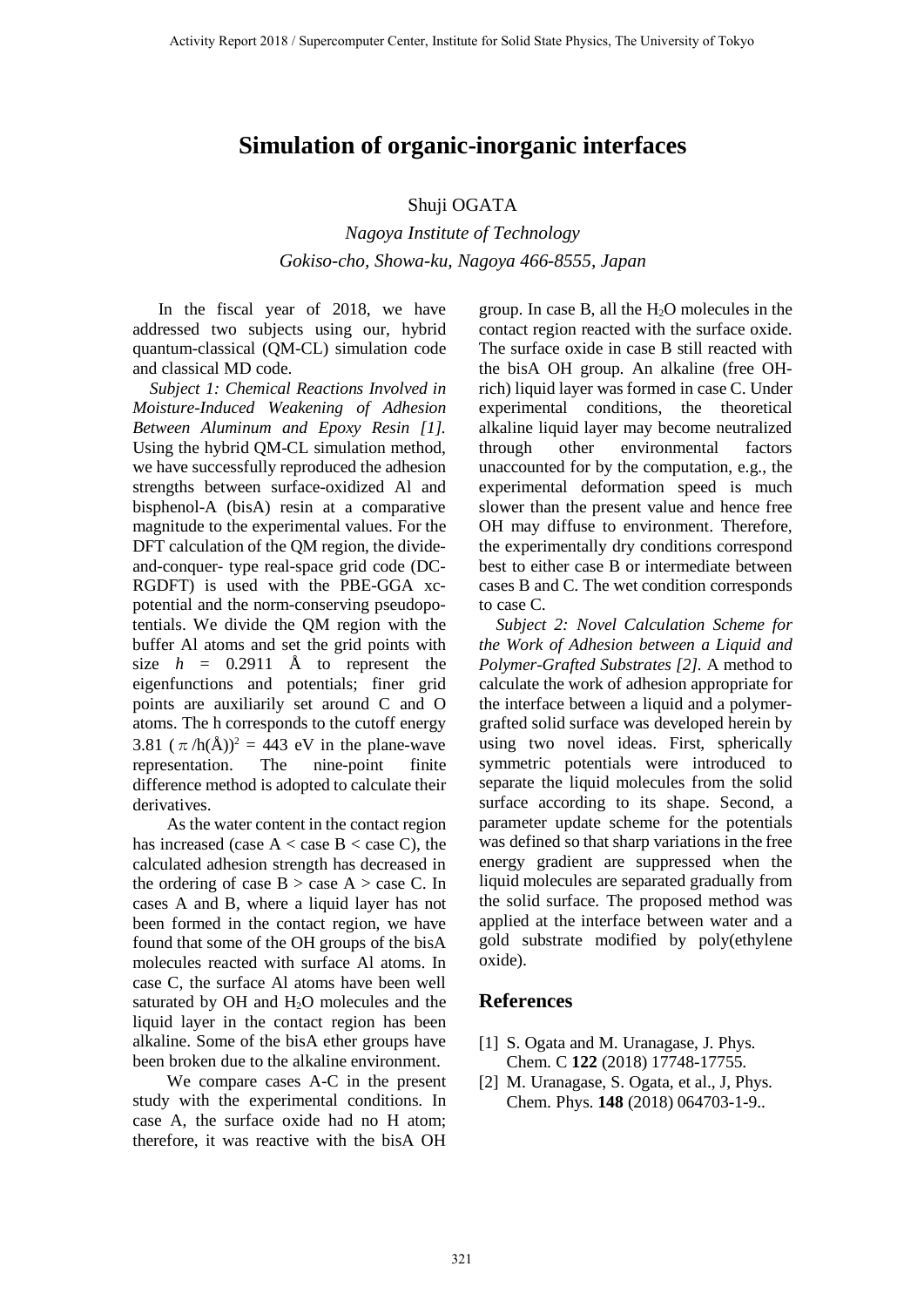# **Conversion and storage of energy***−***fuel cells and secondary batteries: Research and development of fundamental technologies of battery simulators.**

Susumu OKAZAKI

*Department of Materials Chmistry, Nagoya University Furo-cho, Chikusa-ku, Nagoya 464-8603*

The goal of our project is to develop the basic technology of the whole battery simulator. One of the key techniques is molecularlevel design of polymer membranes controlling transportation of protons and ions across the membrane with proper stiffness resistant to mechanical deformation under external stress. Such membranes are widely applicable to the fuel cells used in the industrial products.

On the system B and C, we performed fully atomistic molecular dynamics (MD) calculations of hydrated perfluorosulfonic acid (PFSA) ionomers composed of a hydrophobic polytetrafluoroethylene backbone with hydrophilic side chains terminated by sulfonic acid[1], as a model of proton exchange polymer electrolyte membrane of fuel cells. On the basis of these atomistic MD calculations, we constructed a predictive coarse-grained (CG) model for the structure and morphology of PFSA membranes[2]. A series of molecular dynamics simulations of PFSA ionomers with different side chain (SC) length explored the effect of SC length on the morphology and mechanical properties of the PFSA membrane[3]. To realize a tensile test of polymer materials, microscopic expression of the pressure tensor using the fast multipole method (FMM) with periodic boundary conditions are derived[4].

These results will contribute to the development of higher performance fuel*−*cells and secondary batteries and to the realization of the entire battery simulator in the near future.



Figure 1: Molecular structure of perfluorosulfonic acid (PFSA) ionomers. Inserted figure is the CG model of PFSA ionomers[2].



Figure 2: Number density maps of sulfonic acid groups, water, and hydronium ions at one cut plane for PFSA ionomers with different side chain length[3].

- [1] A. T. Kuo, W. Shinoda, S. Okazaki : J. Phys. Chem. C **120** (2016) 25832.
- [2] A. T. Kuo, S. Okazaki, W. Shinoda : J. Chem. Phys. **147** (2017) 094904.
- [3] A. T. Kuo, K. Takeuchi, A. Tanaka, S. Urata, S. Okazaki, and W. Shinoda : Polymer **146** (2018) 53.
- [4] N. Yoshii, Y. Andoh, S. Okazaki : J. Comput. Chem. **39** (2018) 1192.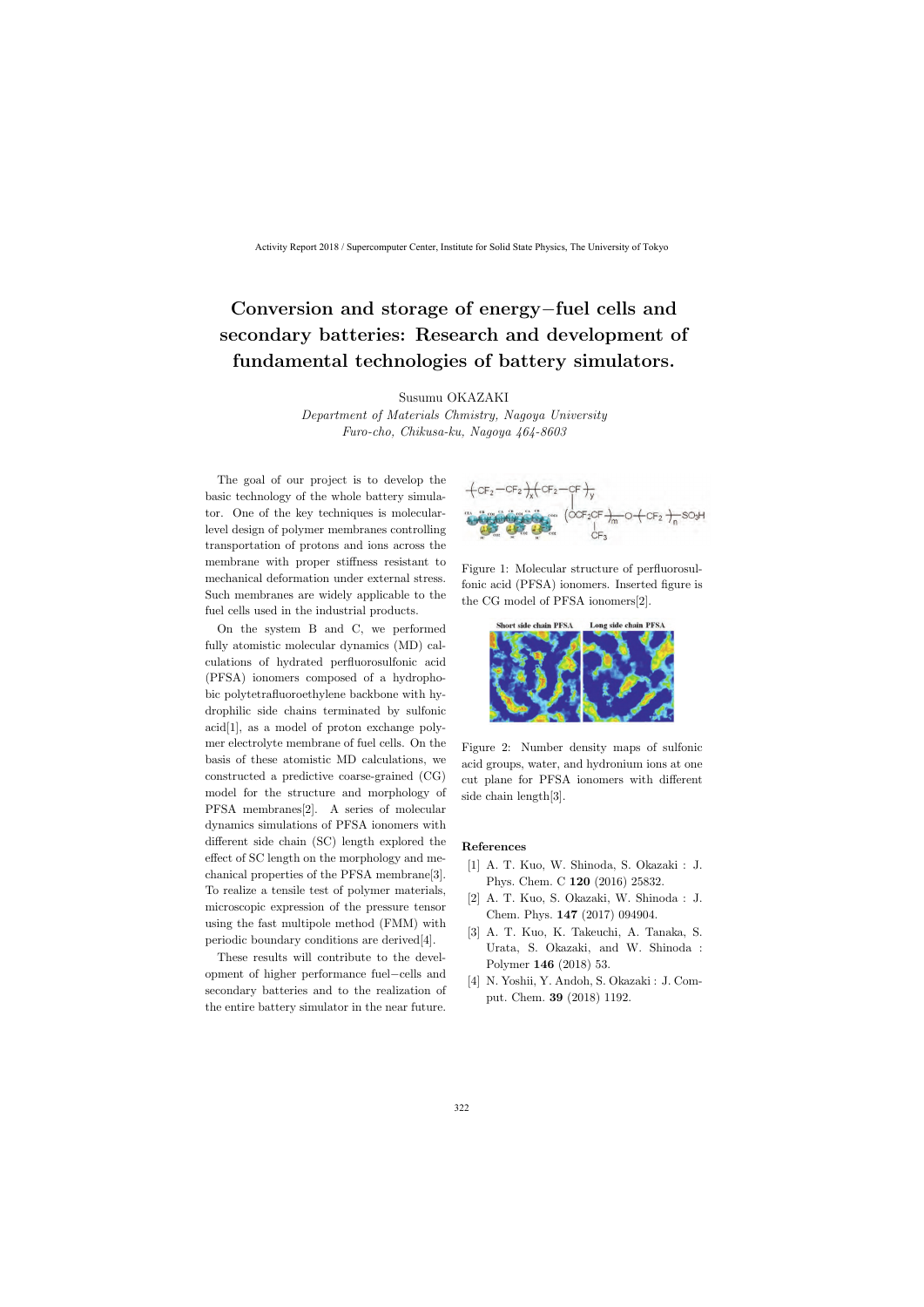# **Development of an excited-state theory based on many-body Green's functions and fragment molecular orbital method**

Takatoshi Fujita

*Institute for Molecular Science Myodaiji, Okazaki, Aichi 444-8585*

Predicting charge-transfer (CT) excited states across the donor/acceptor interface is essential for understanding the charge photogeneration process in an organic solar cell. However, the first-principles computations of the CT states in an organic/organic interface remain challenging, because both electron correlation and polarizable environmental effects must be taken into account. The GW manybody Green's function theory [1] can offer an accurate and practical scheme to explore electronic states in condensed matter. The quasiparticle energy directly corresponds to a charged excitation energy, such as an ionization potential or an electron affinity. The neutral excitation energy can also be computed in combination with the Bethe-Salpeter equation (BSE). Although the recent developments of the computational algorithm have enabled a GW calculation for a system over 100 atoms, it is still difficult to treat very large system over 1,000 atoms.

To extend the applicability of GW to larger and more complex systems, we have been developing the large-scale GW method based on the fragment molecular orbital (FMO) method [2]. The total polarization function is approximated as the sum of intrafragment polarization functions that are calculated from fragment molecular orbitals in the FMO method. The combined GW and COHSEX approximations is employed to calculate selfenergies, in which the dynamically-screened Coulomb potential is explicitly evaluated for a target fragment, while the statisticallyscreened Coulomb potential of the entire system is evaluated at the COHSEX level. Based on the fragment-based implementation, we have performed a large-scale GW calculation for an organic/organic interface system over 2,000 atoms. We have highlighted the effects of the environmental polarization effects on the CT states. The FMO-based formalism can be applied to any disordered or heterogeneous molecular aggregates for the accurate evaluation of charged excitations and also provides a starting point for the optical excitations within the BSE. In combination with the fragmentbased excited-state theory [3, 4], the delocalized excited states can also be treated.

- [1] L. Hedin, Phys. Rev. **139** (1965) A796.
- [2] T. Fujita, Y. Noguchi, Phys. Rev. B **98** (2018) 205140.
- [3] T. Fujita, Y. Mochizuki, J. Phys. Chem. A **11** (2018) 3886.
- [4] T. Fujita, A. M. Khorshed, T. Hoshi, **20** (2018) 26443.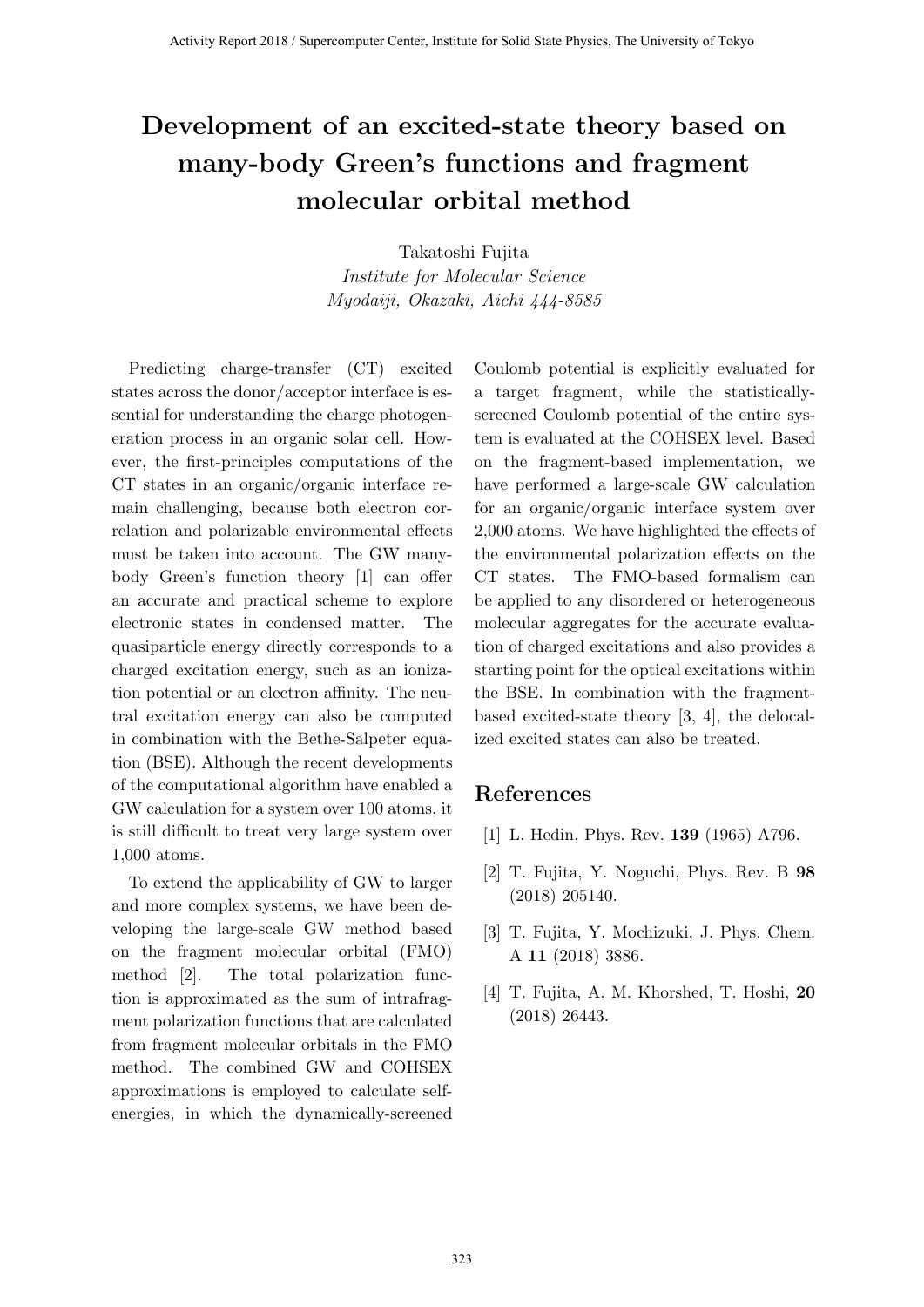# **First-principles materials design by multi-scale simulation**

Tetsuya FUKUSHIMA

*Institute for NanoScience Design, Osaka University, Osaka 560-8531, Japan Institute for Datability Science, Osaka University, Osaka 565-0871, Japan*

A "scale-bridging" (multi-scale) simulation technique, combining the Korringa-Kohn-Rostoker (KKR) Green's function method and model approaches, was developed this year. On the basis of the "scale-bridging" simulation technique and massively parallel computing, we designed new functional dilute magnetic semiconductors (DMSs), such as Febased DMSs [1] and Eu-based DMSs [2]. Here, we introduce the materials design of the Febased DMS systems.

Fe-based DMSs have recently been attracting much attention. In particular, in Fe-doped III-V semiconductors, the substitutional Fe atoms are expected to exist as a neutral state  $(Fe^{3+})$ , in which case they will not provide extrinsic carriers for the system. Thus, the conduction carriers are not provided by the doped Fe impurities but instead are supplied from the conduction or valence bands. Since the effect of impurity scattering is small, the coherence length is increased. This provides the possibility of realizing new functionalities, such as low power consumption and high-speed operation, due to the quantization of the electronic structures. It is also noteworthy that both *n*and *p*-type DMS systems can be fabricated easily since the carrier characteristics can be controlled independently of the Fe impurities.

We have elucidated the effects of *n*- and *p*type doping and of the Fe distribution on the magnetic properties of DMSs and have investigated the possibility of high  $T_{\rm C}$ . For this purpose, we have demonstrated the control of the magnetic exchange coupling constants  $(J_{ii})$ , chemical pair interactions  $(V_{ij})$ , and  $T_C$  in (Ga,Fe)Sb and (In,Fe)Sb by changing the carrier characteristics (i.e., chemical potential), using first-principles electronic structure calculations.  $J_{ij}$  is calculated by the Liechtenstein's formula:

$$
J_{ij} = \frac{1}{4\pi} \text{Im} \int^{E_{\rm F}} dE \, \text{Tr}_L \{ \Delta_i T_{\uparrow}^{ij} \Delta_j T_{\downarrow}^{ij} \}, \quad (1)
$$

where  $\Delta_i = t_{i\uparrow}^{-1} - t_{i\downarrow}^{-1}$ , with  $t_{i\uparrow(\downarrow)}$  being the atomic *t*-matrix of the magnetic impurities at site *i* for spin up (down) state.  $T_{\uparrow}^{ij}$  $\uparrow^{ij}$  is scattering path operator between site *i* and *j* for spin up (down) state. Tr*<sup>L</sup>* is the trace over the orbital variables. We calculate  $V_{ij}$  by the generalized perturbation method expressed as

$$
V_{ij} = -\frac{1}{\pi} \text{Im} \int^{E_{\rm F}} dE \, \text{Tr}_L \{ \Delta T_{\uparrow}^{ij} \Delta T_{\downarrow}^{ij} \}, \quad (2)
$$

where  $\Delta = t_{\text{A}}^{-1} - t_{\text{B}}^{-1}$ , with  $t_{\text{A(B)}}^{-1}$  being the atomic *t*-matrix of the A(B) atom. The Liechtenstein's formula and generalized perturbation method make it possible to calculate Fermi level dependence of  $J_{ij}$  and  $V_{ij}$  by replacing the Fermi level  $E_F$  with a variable energy. Finally,  $T_{\rm C}$  is estimated by the random phase approximation, which is based on the Tyablikov decoupling method.

The results from our KKR Green's function calculations clearly indicate that isoelectronic Fe dopants induce antiferromagnetic interactions due to the superexchange mechanism in both GaSb and InSb. By considering artificial changes in the Fermi level, we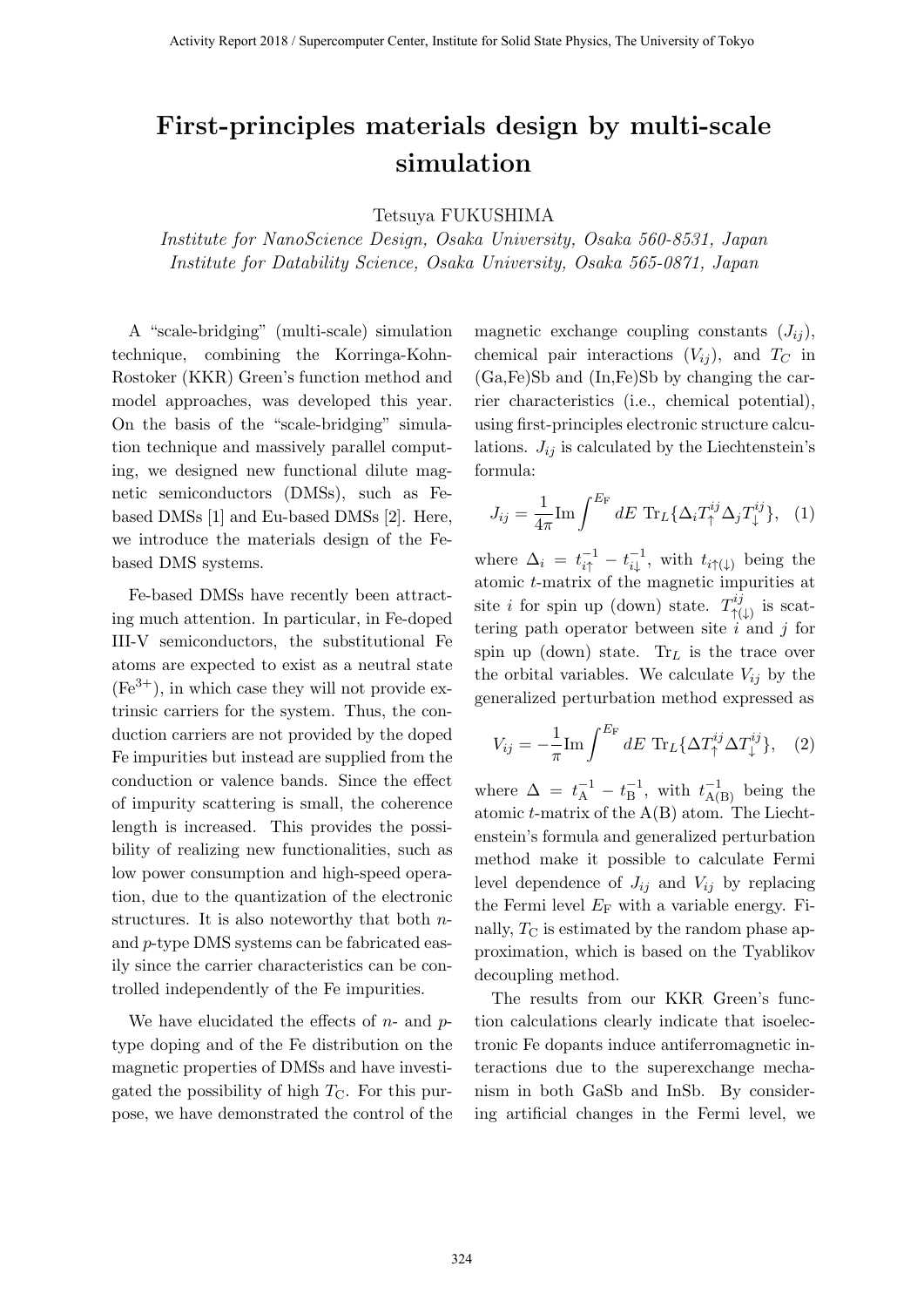have found that the magnetic exchange coupling constants in these systems exhibit universal behavior. Antiferromagnetic-ferromagnetic transitions occur for both *n*- and *p*-type doping, and this behavior can be well understood in terms of the Alexander-Anderson-Moriya mechanism. The Fermi level dependence of the chemical pair interactions also shows characteristic features, which can be reasonably explained by magnetic frustration and the nature of the covalent bond. Our multi-scale simulations show that finite values of  $T_{\rm C}$  are realized in *n*- and *p*-type regions. For *p*-type doping, the spinodal nano-decomposition caused by annealing drastically enhances  $T_{\rm C}$ . However, for *n*-type doping, the initial phases have higher  $T_{\rm C}$  values than the final phases. Based on the results of our calculations, we propose that high values of  $T_{\rm C}$  may be realized and that the magnetic states of (Ga, Fe)Sb and (In, Fe)Sb may be manipulated by controlling the gate voltage, chemical doping, and annealing process. Such features will be very important for next-generation semiconductor spintronics.

- [1] H. Shinya, T. Fukushima, A. Masago, K. Sato, and H. Katayama-Yoshida, J. Appl. Phys. **124** (2018) 103962.
- [2] A. Masago, H. Shinya, T. Fukushima, K. Sato, and H. Katayama-Yoshida, Phys. Rev. B **98** (2018) 214426.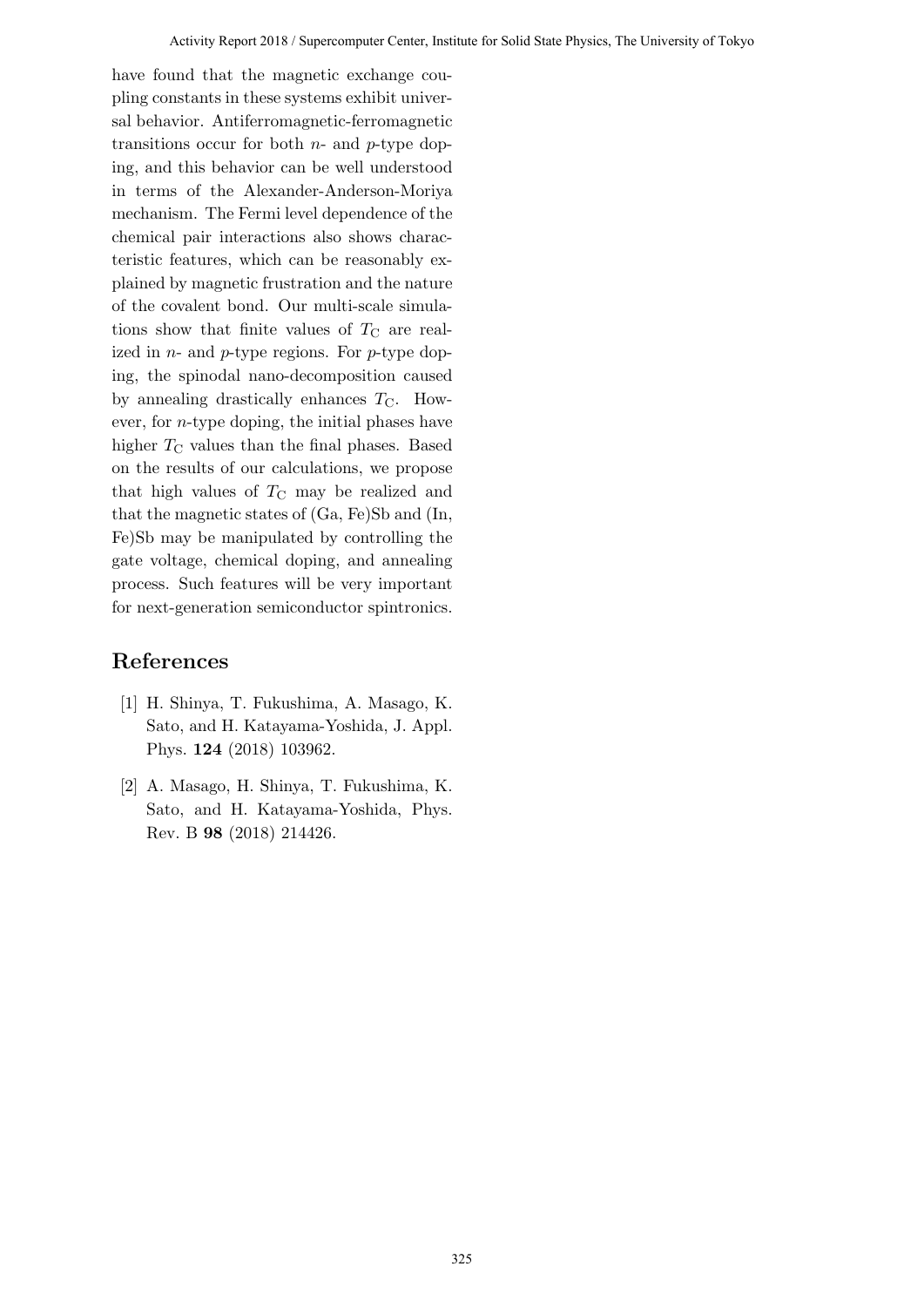#### **Electron Theory on Sodium Secondary-Battery Materials**

Hiroki KOTAKA<sup>1</sup>, Motoyuki HAMAGUCHI<sup>2</sup>, Hiroyoshi MOMIDA<sup>1,2</sup>, Tamio OGUCHI<sup>1,2</sup>

<sup>1</sup>*ESICB, Kyoto University, Katsuragoryo, Kyoto, Kyoto 615-8245*

2 *ISIR, Osaka University, Mihogaoka, Ibaraki, Osaka 567-0047*

Microscopic mechanism of charge/discharge reactions in several battery systems is studied by first-principles calculations to explore new sodium secondary batteries. In this year, we focus on Na/SnS and  $Li/Li_xMTiO_4$  ( $M=V$ , Mn, Fe, Co, and Ni) systems.

Tin compounds are known as high-capacity materials in charge/discharge reactions and have advantages in price and safety for practical applications, being considered as a good candidate for the anode materials of sodium secondary battery.[1, 2] We investigate the electronic mechanism in discharge reactions in Na/SnS system. From experimental works, several stages are involved in conversion reactions starting from SnS. We clarify the possible reaction route considering the intermediate process of the discharge reaction, and theoretically obtain the reaction formulae of the Na*/*SnS battery systems. In SnS cathode, Na<sub>4</sub>SnS<sub>4</sub>, Sn, and Na<sub>2</sub>S are generated as intermediate products. In addition, generated Sn and newly introduced Na may react to form several alloy phases as NaSn5*→*NaSn2*→*NaSn*→*Na9Sn4*→*Na15Sn4.

This multi-stage discharge reaction may explain discharge voltage-capacity curve measured by Kitajou *et al*.[3] To identify possible phases in the discharge reaction, calculated x-ray absorption spectroscopy  $(XAS)$  spectra for SnS and Na<sub>2</sub>S are compared with experimental ones.[3] In order to accurately calculate the excitation energy, we perform the transition probability including the core hole effect. By the comparison of XAS spectrum, the intermediate phases  $\text{Na}_2\text{S}$  and  $\text{Na}_4\text{SnS}_4$  are confirmed. The reaction products Na2S and Na4SnS<sup>4</sup> can precipitate in the SnS electrodes during the discharge process and the electrode is recovered to be SnS again after charging.

The so-called cation-disordered rock-salt materials including  $Li<sub>2</sub>MnTiO<sub>4</sub>$  have attracted much attention because of a possible candidate for high-voltage and high-capacity cathode materials of Li-ion batteries. In this rocksalt-based oxides, high stability to O dissociation is highly expected because of the rigid and dense atomic structure. Recently, it has been experimentally reported that the battery performance such as capacity can be significantly improved by optimizing the Li composition ratio as to be  $Li_{2+2x}Mn_{1-x}Ti_{1-x}O_4$ with the best value of  $x \sim 0.2$ . In this study, we perform the first-principles calculations for  $Li_{2+2x}Mn_{1-x}Ti_{1-x}O_4$  models with several Li excess amount of *x* ranging from 0 to 0.5. Effects of *x* on the theoretical voltage-capacity profiles are compared with the experimental results. From the calculations, it is found that a two-stage process associated with Mn+Ti and Mn+O redox reactions take place depending on the Li concentration especially in the early and late discharge process, respectively.

- [1] J. W. Wang *et al*., Nano Lett. **12**, 5897 (2012).
- [2] C. J. Pelliccione *et al*., J. Phys. Chem. C **120**, 5331 (2016).
- [3] A. Kitajou and S. Okada, private communications.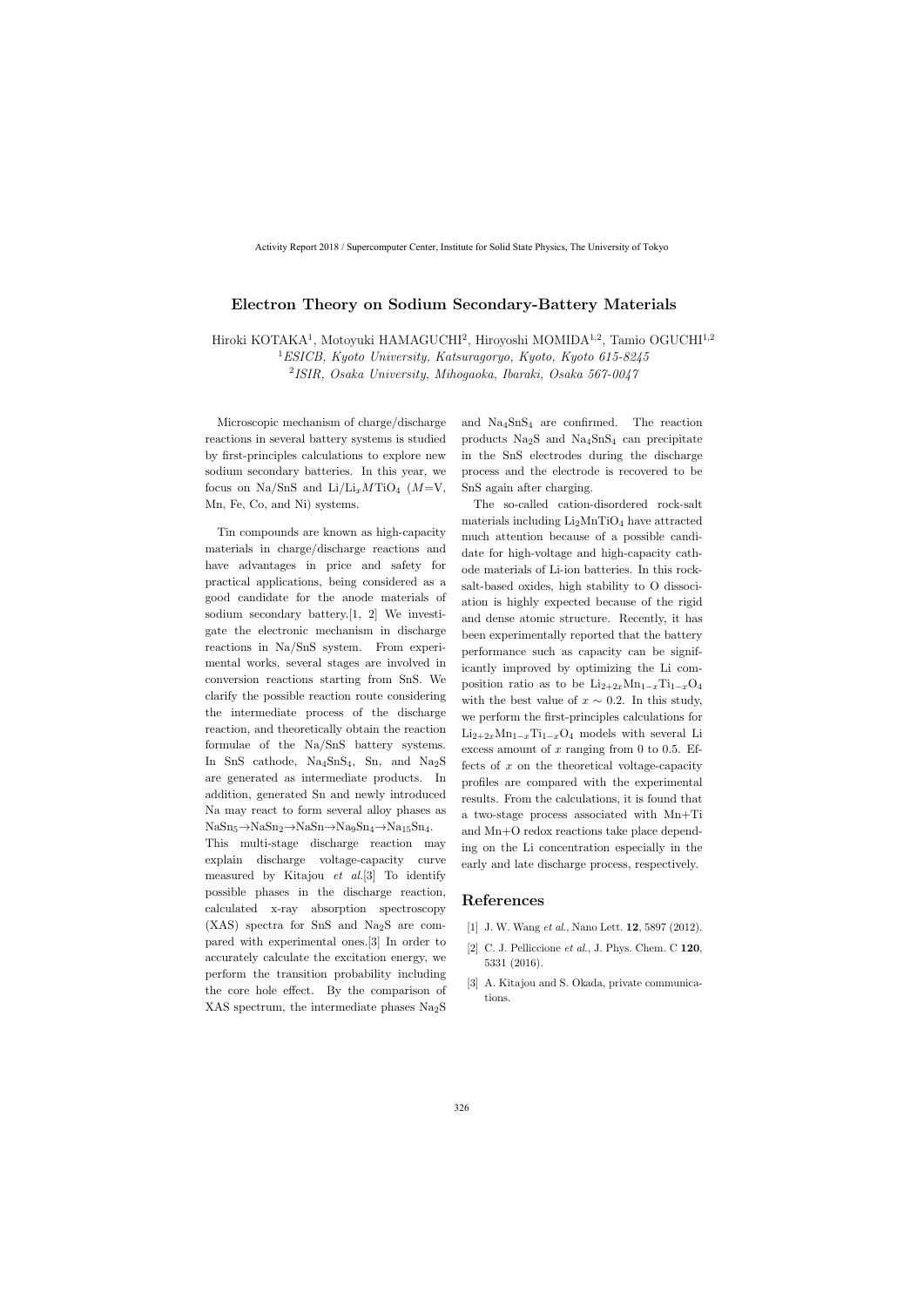### **Development of permanent magnet materials**

Takashi MIYAKE

*CD-FMat, AIST Umezono, Tsukuba, Ibaraki 305-8568*

High performance permanent magnets require high saturation magnetization and high coercivity. The *R*Fe<sub>12</sub>-type compounds  $(R=$ rare-earth) having the Th $Mn_{12}$  structure are potential main phase of high performance magnets, because they have high saturation magnetization and strong magnetoctystalline anisotropy for proper choice of *R*. The former comes from high Fe content, whereas the *R* element is essential for the latter. However, RFe<sub>12</sub> are thermodynamically unstable. We have studied stability of  $RFe_{12}$  for a series of *R* element by means of density functional theory in the generalized gradient approximation. The *R*-4f electrons are treated as opencore states. Figure 1 shows the formation energy of  $RFe_{12}$  relative to  $R_2Fe_{17}$  and  $\alpha$ -Fe [1]. We found that the stability is sensitive to the choice of *R* element. There is strong correlation between the atomic radius of the *R* element and the stability. The formation energy shows a minimum for *R*=Dy. It was reported recently that  $Sm(Fe, Co)_{12}$  has excellent intrinsic magnetic properties. The present result indicates that partial substitution of Sm with e.g. Gd, Y and Zr would enhance the stability of the compound. We also calculated spin dispersion of  $Sm(Fe, Co)_{12}$  from first-principles [2]. We found that the spin-wave dispersion of  $SmFe_{12}$  is highly anisotropic around the Γ point. It is shown that the spin waves propagate more easily in the *a ∗* -direction than in the *c ∗* -direction. The spin-wave stiffness is enhanced by Co-doping.

We have been developing computational scheme for magnetization reversal using spin model for  $Nd_2Fe_{14}B$ . This year, we have developed a computational scheme for evaluating exchange stiffness constant by connecting analyses with two different scales of length, namely, Monte Carlo method for an atomistic spin model and Landau-Lifshitz-Gilbert equation for a continuous model. We found that the magnitude and temperature dependence of the exchange stiffness depends on the orientation in the crystal [3].



Figure 1: Formation energy of *RFe*<sup>12</sup> relative to  $R_2$ Fe<sub>17</sub> and  $\alpha$ -Fe.

- [1] Y. Harashima et al.: J. Appl. Phys. **124** (2018) 163902.
- [2] T. Fukazawa et al.: J. Magn. Magn. Mater. **469** (2019) 296.
- [3] Y. Toga et al.: Phys. Rev. B **98** (2018) 054418.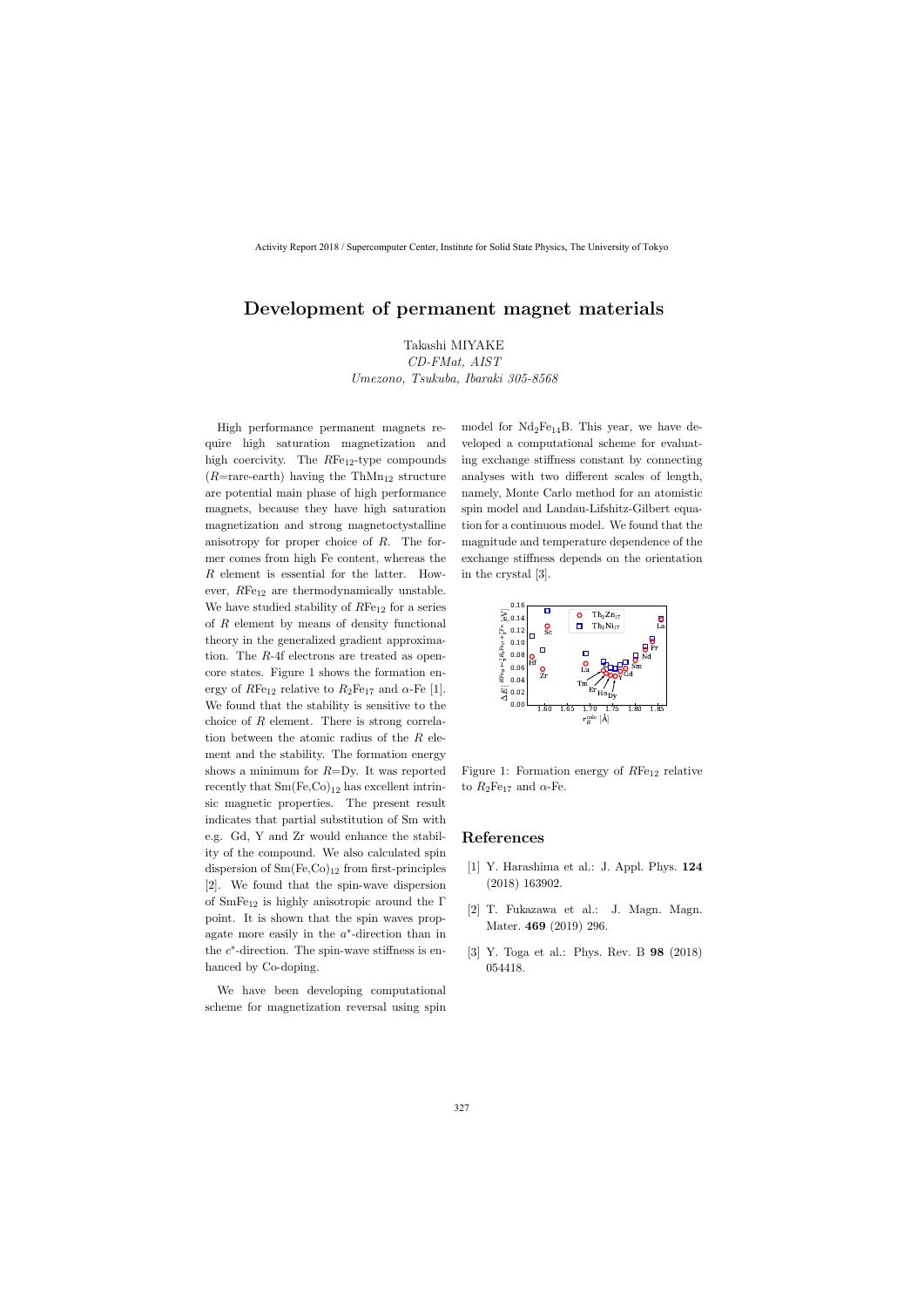# First-principles calculations of interface magnetic properties at magnetic materials

Yoshihiro GOHDA

Department of Materials Science and Engineering, Tokyo Institute of Technology J1-3, Nagatsuta-cho 4259, Midori-ku, Yokohama 226-8502, Japan

Magnetic materials such as permanent magnets, multiferroic materials [1–3], and magnetic refrigerants are not only important in practical applications but also of significant interest fundamentally in the sense of understanding of magnetism due to electron-electron interaction. In such materials, effects of interfaces are significant: the coercivity of permanent magnets comes from interfaces in microstructures; a practical magnitude of multiferroicity is achievable only using the interface effects. However, our understanding of interface effects in magnetic materials is far from being complete. Furthermore, in the viewpoint of large scale computations, first-principles calculations of interfaces are challenging, because they are typically performed with large supercells.

In this project, first-principles studies were performed to understand magnetic materials, in particular permanent magnets [4–8] and multiferroic materials [3, 9]. First, on the basis of first-principles melt-quench molecular dynamics simulations by the OpenMX code [10], we performed structural analyses using graph theory for amorphous Nd-Fe alloys, a relevant subphase in Nd-Fe-B permanent magnets [5]. With improving the implementation of the Liechtenstein method in the OpenMX code, we also examined the exchange-coupling constants between two atoms in the Nd-Fe amorphous phase. We obtained strong composition dependence of the Curie temperature.

We also investigated the interface multifer-

roicity [3, 9]. The magnetoelectric coupling in a ferromagnetic/multiferroic interface, bcc- $Fe/BiFeO<sub>3</sub>(001)$ , is significantly large [3]. We further clarified that the interface-magnetic anisotropy governs the direction of the bcc-Fe magnetization through the exchange coupling within bcc Fe. As for ferromagnetic/ferroelectric interfaces [9], we succeeded in enlarging interface magnetoelectric couplings by modifying the stacking of atomically controlled ferromagnetic thin-film heterostructures with Heusler alloys.

- [1] T. Taniyama, J. Phys.: Condens. Matter 27, 504001 (2015).
- [2] C.-G. Duan, S. S. Jaswal, and E. Y. Tsymbal, Phys. Rev. Lett. 97, 047201 (2006).
- [3] K. Fujita and Y. Gohda, Phys. Rev. Appl. 11, 024006 (2019).
- [4] Y. Tatetsu, S. Tsuneyuki, and Y. Gohda, Mater. 4, 388 (2018).
- [5] A. Terasawa and Y. Gohda, J. Chem. Phys. 149, 154502 (2018).
- [6] Y. Tatetsu, Y. Harashima, T. Miyake, and Y. Gohda, Phys. Rev. Mater. 2, 074410 (2018).
- [7] N. Tsuji, H. Okazaki, W. Ueno, Y. Kotani, D. Billington, A. Yasui, S. Kawaguchi, K. Sugimoto, K. Toyoki, T. Fukagawa, T. Nishiuchi, Y. Gohda, S. Hirosawa, K. Hono, and T. Nakamura, Acta Mater. 154, 25 (2018).
- [8] Y. Gohda, Y. Tatetsu, and S. Tsuneyuki, Mater. Trans. 59, 332 (2018).
- [9] Y. Hamazaki and Y. Gohda, in preparation.
- [10] T. Ozaki, Phys. Rev. B. **67**, 155108 (2003).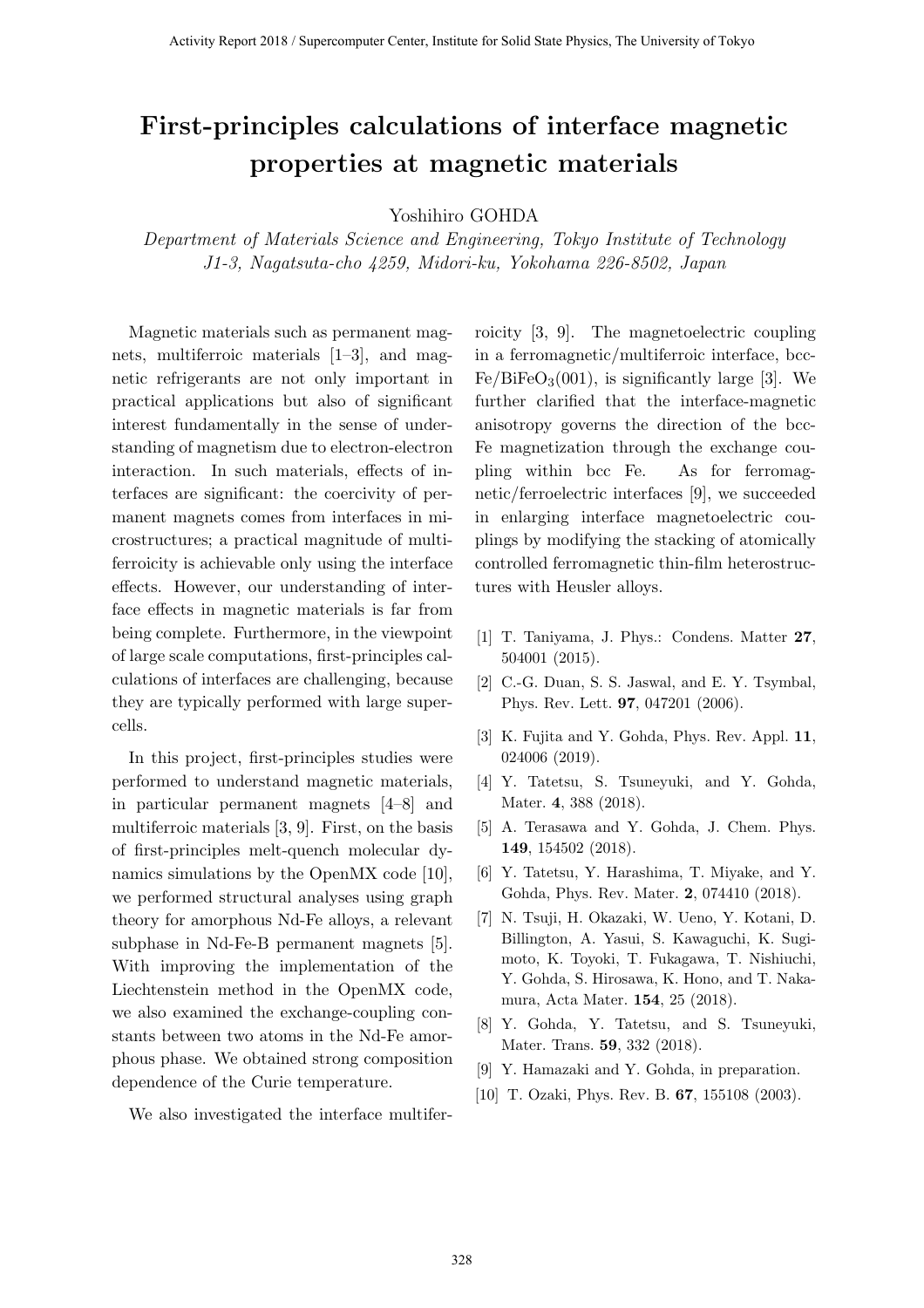### Multiscale simulations on complex multiphase flows

Yohei MORII, Takahiro MURASHIMA and Toshihiro KAWAKATSU *Department of Physics, Tohoku University, Sendai 980-8578*

Multiphase flows, such as cavitation flows, flows in clouds, are complex flows where multiscale domain structures generated by phase coexistence play an important role in determining the macroscopic properties of the flow. Here, the main problem arises from the fact that the microscopic state at any point of the flow changes often in an unpredictable manner. This is due to the inhomogeneity of the flow, where a simple constitutive equation cannot be applied.

To solve such a problem, we develop Multi-Scale Simulation Platform for complex flows (MSSP), where microscopic simulators (MicS) such as molecular dynamics simulators are embedded in each point of the macroscopic flow (See Fig.1). We adopt Smoothed Particle Hydrodynamics (SPH) simulation technique, where the macroscopc flow is described by many hydrodynamic particles. In the MSSP, each hydrodynamic particle has one MicS as a



representative of its microscopic state. We performed a benchmark simulation of MSSP on a macroscopic flow passing a cylindrical obstacle with use of Newtonian constitutive equation or Maxwell's constitutive equation as MicS. The results are shown in Fig.2. We also obtain quantitatively similar results to those in Fig.2 by using a set of many dumbbells as MicS. Simulation results show that the non-Markovian nature of viscoelastic fluid.

 As the correlation between MicS's arises only through the SPH level, the calculations of the time evolution of MicS's can be performed independently, which guarantees a high performance of parallelization calculation of MSSP.

#### **Acknowledgements**

This research was supported by MEXT, Japan as "Exploratory Challenge on Post-K computer" (Challenge of Basic Science – Exploring Extremes through Multi-Physics and Multi-Scale Simulations).



viscoelastic fluid.Fig. 1: Concept Fig. 2: (a) Newtonian fluid and (b)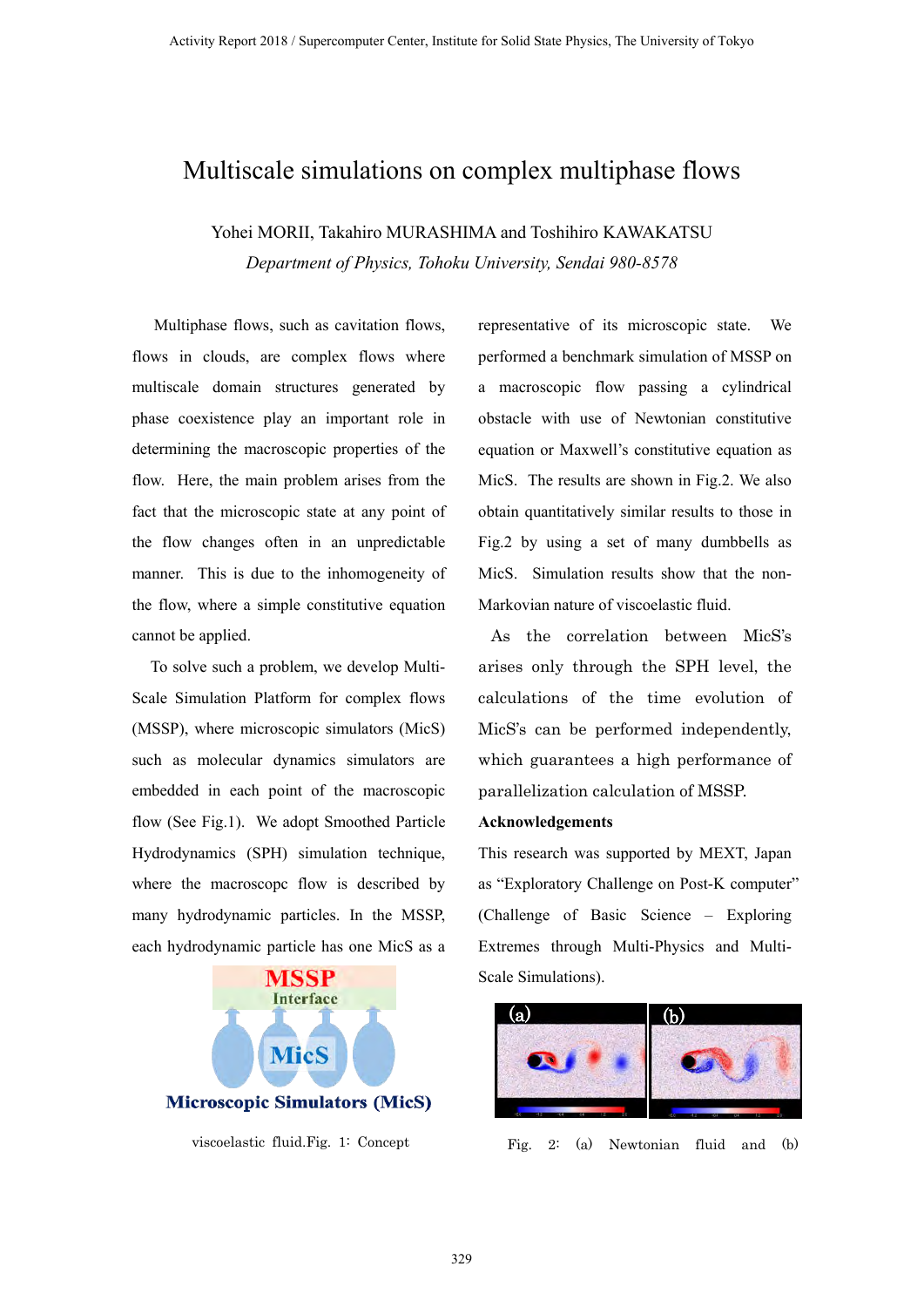# Computational study of hydrous minerals using the path integral molecular dynamics method II

Tsutomu Kawatsu, and Toshiaki Iitaka

*Computational engineering application unit, R&D group, Head office for information system and cybersecurity, Riken, 2-1 Hirosawa, Wako, Saitama 351-0198*

We calculated thermodynamical structures of ice VIII-VII-X models [1] which was similar to the high-pressured hydrous mineral, δ-AlOOH [2,3] that we have calculated in last-year project. The δ-AlOOH has hydrogen bonds between polyhedrons of aluminium oxides, which symmetrize in high-pressured condition and asymmetrize in low pressure. The extremely high-pressured ices, ice X has symmetrized hydrogen bonds and relatively lower pressured ice VIII has asymmetrized ones. The ice VII is then a disordered intermediate state.

We used ab initio path integral molecular dynamics (AI-PIMD) method [4] with the parallel PIMD code [5] linked with parallel electronic structure calculation code, Quantum Espresso (QE) [6]. The AI-PIMD calculations in present study constructed in thirty-two parallel QE processes for the same number of connected replicas with single-node parallel of the QE process in system B. We then took 100,000 NPT sampling steps after  $10,000$  equilibrium steps for each trajectory and each pressure condition in every 10 GPa from 10 to 140 GPa. The temperature was set to 300 K. We used a minimum cell including two water molecules.

The k-points was  $x3x3x3$  and the energy cut off was 100. Ry.



Fig. 1. Computed hydrogen-atom distributions between hydrogen-bonded water molecules in high pressures. The illustration in each graph is the overview of the potential and wave function of the hydrogen atom.

Figure 1 shows the computed distributions of the hydrogen atoms projected to the oxygenoxygen axis using AI-PIMD method. These calculations represented the ice phases of VII, VIII, and X depending on the pressure. Using these structural distributions, we calculated quantum kinetic energy of the hydrogen and oxygen atoms. The kinetic energy of the hydrogen atom strongly depends on the phase of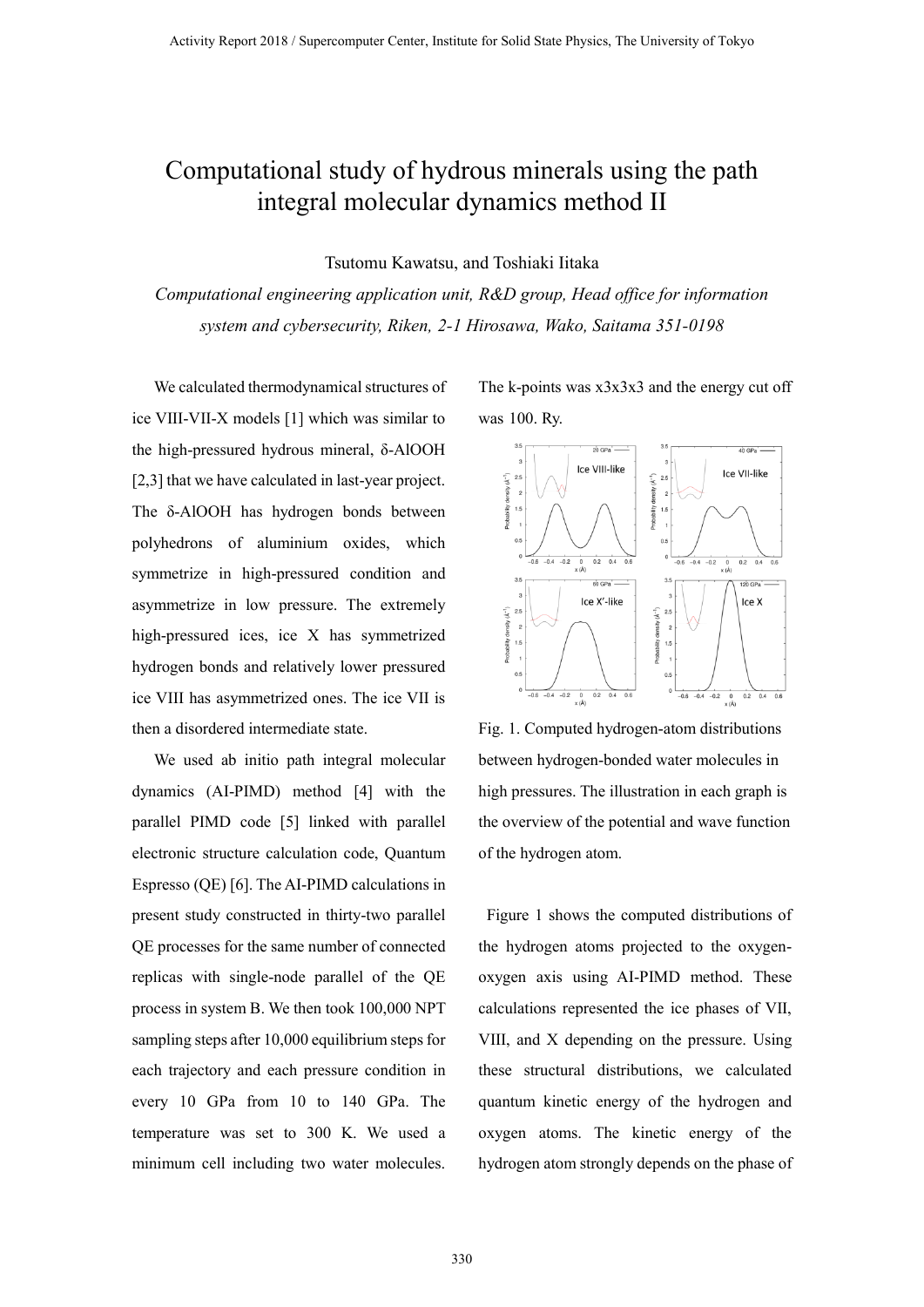the ice while that of the oxygen atom only depends on the pressure itself. On the other hand, δ-AlOOH has little different view. Instead of the hydrogen atom, the quantum kinetic energy of both the hydrogen and oxygen atoms are affected by the phase transition because the order of Al-O bonds can be changed with O-H bonds even though the oxygen atom is 16 times heavier than the hydrogen atom.

#### **References**

[1] E. Sugimura, T. Iitaka, K. Hirose, K. Kawamura, N. Sata, Y. Ohishi: Phys. Rev. B **77** (2008) 214103.

[2] A. Suzuki, E. Ohtani, T. Kamada: Phys. Chem. Minerals **27** (2000) 689.

[3] A. Sano-Fukukawa, H. Kagi, T. Nagai, S. Nakano, S. Fukura, D. Ushijima, R. Iizuka, E. Ohtani, T. Yagi: Am. Mineral. **94** (2009) 1255.

[4] G. J. Martyna, A. Hughes, M. Tuckerman: J. Chem. Phys. **110** (1999) 3275.

[5] S. Ruiz-Barragan, K. Ishimura, M. Shiga: Chem. Phys. Lett., **646** (2016) 130.

[6] P. Giannozzi *et al.*: J.Phys.: Condens. Matter 21 (2009) 395502.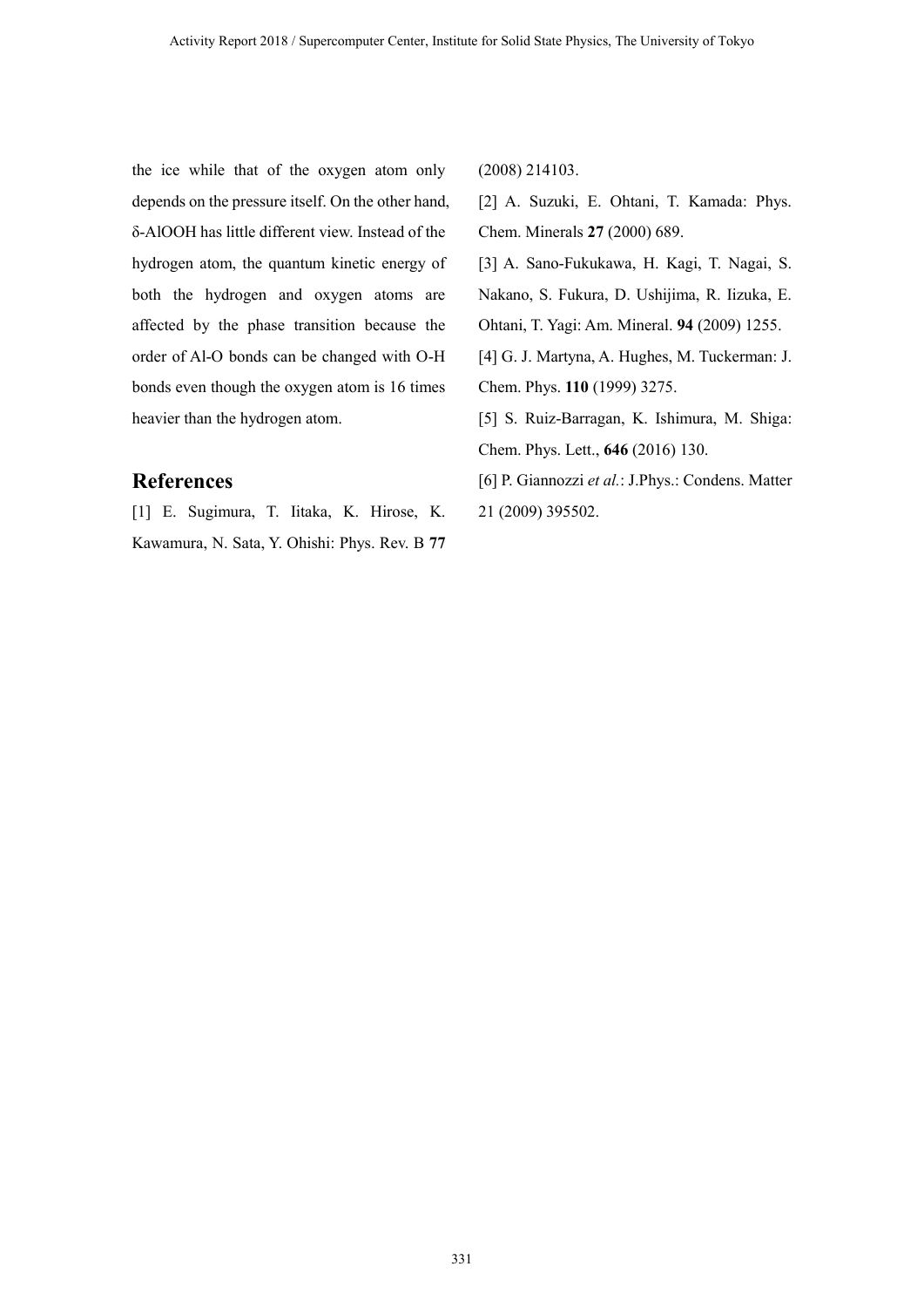# Structure study of ε-solid oxygen using ab initio molecular dynamics

Tsutomu Kawatsu, Le The Anh, and Toshiaki Iitaka

*Computational engineering application unit, R&D group, Head office for information system and cybersecurity, Riken, 2-1 Hirosawa, Wako, Saitama 351-0198*

This study is a part of preliminary study for "structure study of silicate melts using linear scaling ab initio molecular dynamics." The silicate melts are an important component of the earth science, which is often called as "magma" if it is on the surface area of the earth. The magma is made in the deep earth and it forms various minerals depending the temperature and pressure. To calculate the silicate melts we have to optimize the computational methods which can describe the both crystal and molecular systems and calculate large system size, because the melts has a lot of non-bonding interactions and non-periodic structure. To investigating the methods, we have chosen solid-oxygen model which has both conditions of the crystal and molecule and measured by our corroborators[1]. It is the molecular crystal in lower pressure and loses the molecular character in high pressure. We have investigated the density functional method for the solid oxygen [2], and in present study, we run ab initio molecular dynamics (AI-MD) calculation for investigating the thermal effect onto the structure of the solid oxygen using the PIMD program [3] linked with parallel electronic structure calculation code, Quantum Espresso (QE) [4]. We performed AI-MD calculations for the epsilon phase of the solid oxygen in various temperatures and computational conditions with four-node parallel calculations in system B. We took 100,000 steps of NVT samplings after 10,000 equilibrium steps for each trajectory with 20 GPa volume. We used a minimum cell including eight oxygen molecules and PBE density functional with PAW method. The k-points was x5x3x2, and the energy cut off was 100. Ry.



Fig. 1. Computed radial distribution function of the oxygen atoms in the ε-solid oxygen. The figure in graph is a single unit cell of the εoxygen.

Figure 1 shows the computed radial distribution function the ε-solid oxygen in 20 K and 300 K. The first peak is intra-molecular